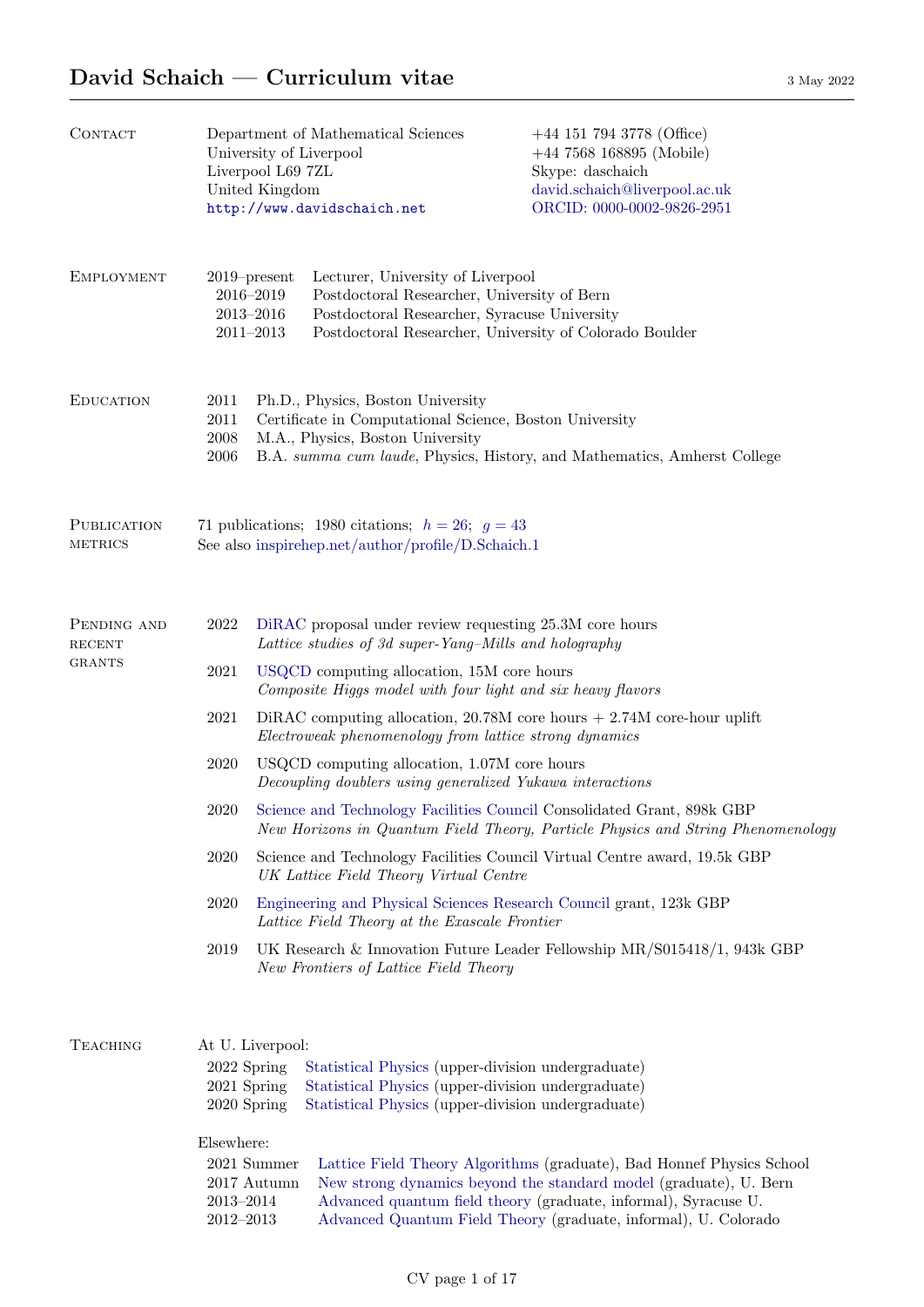| SHORT-TERM<br><b>APPOINTMENTS</b>                 | 2018<br>2016<br>2015<br>2015<br>2015<br>2013<br>2011<br>$2010\,$<br>$\,2005\,$ | International Centre for Theoretical Sciences, Bangalore, January–February<br>Kavli Institute for Theoretical Physics, Santa Barbara, February–March<br>Humboldt University, Berlin, November-December<br>Kavli Institute for Theoretical Physics, Santa Barbara, August-September<br>Aspen Center for Physics, May-June<br>Aspen Center for Physics, May-June<br>National Center for Theoretical Sciences, Taipei, June-August<br>Lawrence Livermore National Lab, January-February<br>CERN, June-August |  |  |
|---------------------------------------------------|--------------------------------------------------------------------------------|-----------------------------------------------------------------------------------------------------------------------------------------------------------------------------------------------------------------------------------------------------------------------------------------------------------------------------------------------------------------------------------------------------------------------------------------------------------------------------------------------------------|--|--|
| HONORS AND<br><b>AWARDS</b>                       | 2019-2026<br>$2007 - 2009$<br>2008<br>2006-2007<br>2006-2007<br>2006<br>2005   | UK Research & Innovation (UKRI) Future Leader Fellowship<br>US National Science Foundation IGERT Fellowship<br>Boston University Physics Department Chair's Book Prize<br>Boston University Dean's Fellowship<br>Forris Jewett Moore Fellowship from Amherst College<br>Sigma Xi, The Scientific Research Society<br>Phi Beta Kappa                                                                                                                                                                       |  |  |
| PHD STUDENT<br><b>SUPERVISION</b>                 | $2020$ -present                                                                | Angel Sherletov<br>Lattice Supersymmetry                                                                                                                                                                                                                                                                                                                                                                                                                                                                  |  |  |
|                                                   | $2020$ -present                                                                | Felix Springer<br>Composite Dark Matter                                                                                                                                                                                                                                                                                                                                                                                                                                                                   |  |  |
| <b>UNDERGRAD</b><br>PROJECT<br><b>SUPERVISION</b> | $2021 - 2022$<br>$2020 - 2021$                                                 | John Kerfoot<br>The Superconducting Transmon Qubit and the Cross-Resonance Interaction<br>Wesley Richards<br>The Variational Quantum Eigensolver<br>and its Applications in Modern Quantum Computing<br>$\longrightarrow$ Manufacturing industry (Carpenter Additive)                                                                                                                                                                                                                                     |  |  |
| PHD STUDENTS<br><b>MENTORED</b>                   | $2021$ -present                                                                | Matthew Knaggs (advisor: Pavel Buividovich), U. Liverpool<br>Wider Applications of Lattice Field Theory $\mathcal C$ Simulations                                                                                                                                                                                                                                                                                                                                                                          |  |  |
|                                                   | $2019$ -present                                                                | James Roscoe (advisor: Kurt Langfeld), U. Liverpool<br>First-principles quantum field theory for cold and dense matter                                                                                                                                                                                                                                                                                                                                                                                    |  |  |
|                                                   | 2016-2019                                                                      | Nouman Butt (advisor: Simon Catterall), Syracuse U.<br>Strongly coupled fermions on lattice<br>$\longrightarrow$ Postdoc (Argonne)                                                                                                                                                                                                                                                                                                                                                                        |  |  |
|                                                   | 2014-2019                                                                      | Raghav G. Jha (advisor: Simon Catterall), Syracuse U.<br>Holography, large N, and supersymmetry on the lattice<br>$\longrightarrow$ Postdoc (Perimeter)                                                                                                                                                                                                                                                                                                                                                   |  |  |
|                                                   | $2013 - 2015$                                                                  | Aarti Veernala (advisor: Simon Catterall), Syracuse U.<br>Looking Beyond the Standard Model from the Lattice<br>$\longrightarrow$ Postdoc (Fermilab)                                                                                                                                                                                                                                                                                                                                                      |  |  |
|                                                   | $2011 - 2014$                                                                  | Gregory Petropoulos (advisor: Anna Hasenfratz), U. Colorado Boulder<br>Studies with Improved Renormalization Group Techniques<br>$\rightarrow$ Data science industry (CenturyLink Cognilytics)                                                                                                                                                                                                                                                                                                            |  |  |
|                                                   | $2011 - 2014$                                                                  | Angi Cheng (advisor: Anna Hasenfratz), U. Colorado Boulder<br>Lattice Studies of SU(3) Gauge System with Many Fermion Flavors<br>$\longrightarrow$ Data science industry (Rule14)                                                                                                                                                                                                                                                                                                                         |  |  |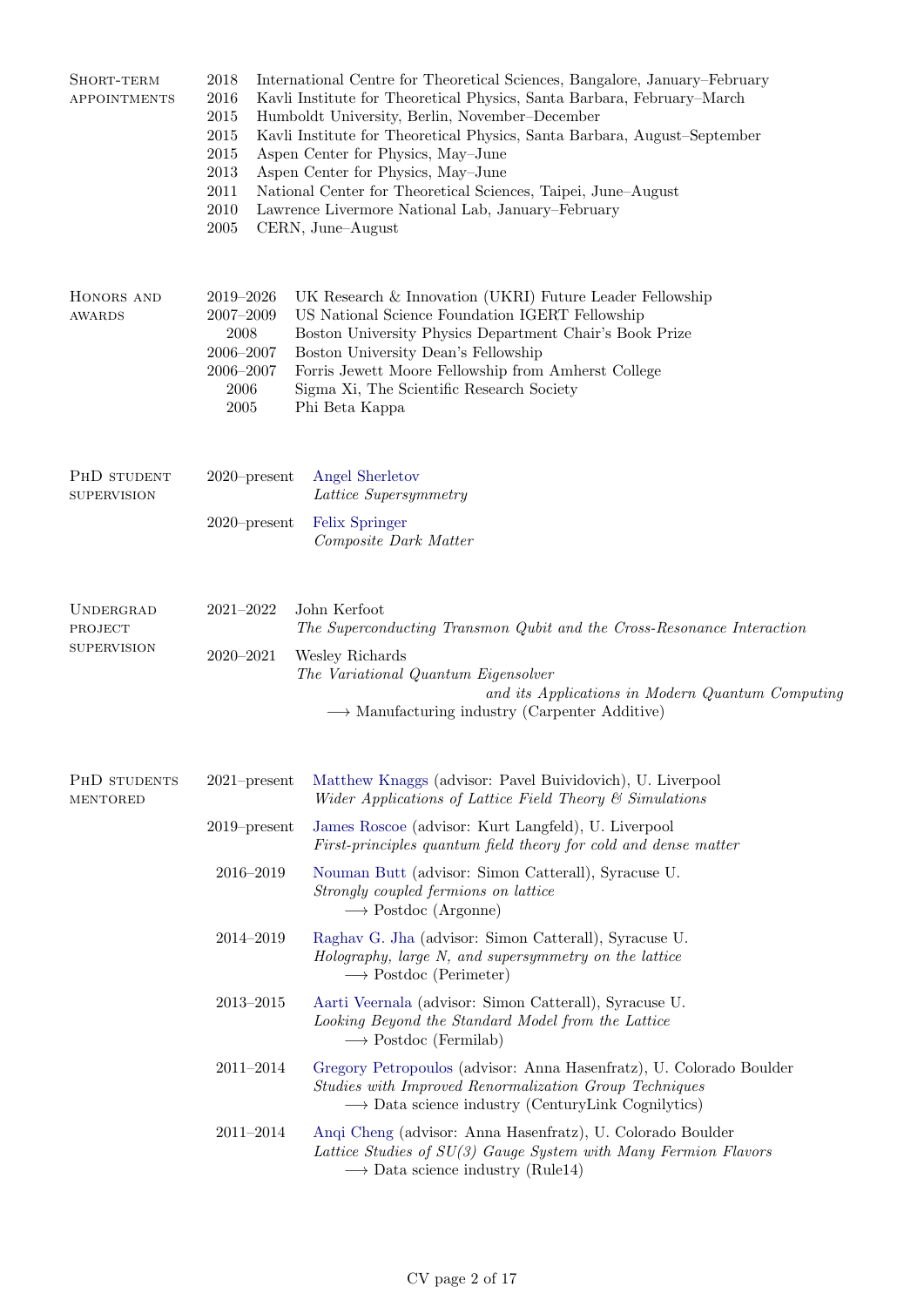| JOURNAL<br><b>REFEREE</b>               | Physical Review Letters, 8 reviews since 2014<br>Physical Review D, 7 reviews since 2012<br>PRX Quantum, 2 reviews since 2020<br>Physical Review X, 1 review since 2021<br>Journal of High Energy Physics, 3 reviews since 2017<br>Physical Review B, 4 reviews since 2012<br>Nuclear Physics B, 1 review since 2014<br>International Journal of Modern Physics A, 3 reviews since 2017                                                                                                                                                                                                                                                                                                                                                                                                                                                                                                                                                                                                                                                                                                                                                                                                                                                   |  |  |  |  |
|-----------------------------------------|-------------------------------------------------------------------------------------------------------------------------------------------------------------------------------------------------------------------------------------------------------------------------------------------------------------------------------------------------------------------------------------------------------------------------------------------------------------------------------------------------------------------------------------------------------------------------------------------------------------------------------------------------------------------------------------------------------------------------------------------------------------------------------------------------------------------------------------------------------------------------------------------------------------------------------------------------------------------------------------------------------------------------------------------------------------------------------------------------------------------------------------------------------------------------------------------------------------------------------------------|--|--|--|--|
| U. LIVERPOOL<br><b>SERVICE</b>          | Independent Progress Assessment Panel member for 4 PhD students since 2019<br>Academic advisor for 1 MSc student since 2020<br>Undergrad project second marker for 3 students since 2019<br>Demand management peer reviewer, 2 reviews since 2020<br>Mock interview panelist, 3 panels since 2021<br>Departmental Research Committee member, since 2019<br>Fixed-term Lecturer search committee member, 2019                                                                                                                                                                                                                                                                                                                                                                                                                                                                                                                                                                                                                                                                                                                                                                                                                              |  |  |  |  |
| <b>WORKSHOP</b><br>ORGANIZATION         | 2021<br>Nonperturbative and Numerical Approaches<br>to Quantum Gravity, String Theory and Holography<br>International Centre for Theoretical Sciences, Bangalore, 18-22 January (remote)                                                                                                                                                                                                                                                                                                                                                                                                                                                                                                                                                                                                                                                                                                                                                                                                                                                                                                                                                                                                                                                  |  |  |  |  |
|                                         | 2020<br>Physics of strongly interacting fermions in low-dimensional materials<br>and high-energy physics: a numerical perspective<br>University of Liverpool, 18 March (cancelled in the interests of public health)                                                                                                                                                                                                                                                                                                                                                                                                                                                                                                                                                                                                                                                                                                                                                                                                                                                                                                                                                                                                                      |  |  |  |  |
|                                         | 2018<br>Interdisciplinary approach to QCD-like composite dark matter<br>$ECT^*$ Trento, 1–5 October                                                                                                                                                                                                                                                                                                                                                                                                                                                                                                                                                                                                                                                                                                                                                                                                                                                                                                                                                                                                                                                                                                                                       |  |  |  |  |
|                                         | 2018<br>Numerical approaches to holography, quantum gravity and cosmology<br>Higgs Centre for Theoretical Physics, University of Edinburgh, 21–24 May                                                                                                                                                                                                                                                                                                                                                                                                                                                                                                                                                                                                                                                                                                                                                                                                                                                                                                                                                                                                                                                                                     |  |  |  |  |
|                                         | 2014<br>Field Theoretic Computer Simulations for Particle Physics and Condensed Matter<br>Boston University, 8-10 May                                                                                                                                                                                                                                                                                                                                                                                                                                                                                                                                                                                                                                                                                                                                                                                                                                                                                                                                                                                                                                                                                                                     |  |  |  |  |
|                                         | 2012<br>Lattice Meets Experiment: Beyond the Standard Model, U. Colorado, 26–27 October                                                                                                                                                                                                                                                                                                                                                                                                                                                                                                                                                                                                                                                                                                                                                                                                                                                                                                                                                                                                                                                                                                                                                   |  |  |  |  |
|                                         | QCDNA6: Numerical Analysis for Lattice Gauge Theory, Boston U., 8-10 September<br>2010                                                                                                                                                                                                                                                                                                                                                                                                                                                                                                                                                                                                                                                                                                                                                                                                                                                                                                                                                                                                                                                                                                                                                    |  |  |  |  |
|                                         | 2009<br>Lattice Gauge Theory for LHC Physics, Boston University, 6–7 November                                                                                                                                                                                                                                                                                                                                                                                                                                                                                                                                                                                                                                                                                                                                                                                                                                                                                                                                                                                                                                                                                                                                                             |  |  |  |  |
| OTHER<br>PROFESSIONAL<br><b>SERVICE</b> | Member, Selection Committee for Kenneth G. Wilson Award<br>for Excellence in Lattice Field Theory, 2022-2023<br>Peer reviewer, STFC Ernest Rutherford Fellowships, 1 review since 2021<br>Member, Irish Research Council Outer International Assessment Board, since 2021<br>Member, STFC DiRAC First Assessment Panel, 2021<br>Parallel session chair:<br>Lattice 2021 (Particle Physics Beyond the Standard Model)<br>Lattice 2018 (Physics Beyond the Standard Model)<br>Lattice 2017 (Applications Beyond QCD)<br>External PhD examiner, U. Jena, 2020<br>Partnership for Advanced Computing in Europe (PRACE) scientific reviewer, since 2019<br>Member, UK Lattice Field Theory Virtual Centre, since 2019<br>Member, UKRI Future Leaders Fellowships Peer Review College, since 2019<br>$ECT^*$ Trento Associate, since 2018<br>Ally Physicist on lgbtphysicists.org, since 2016<br>Organizer, High Energy Theory and Cosmology Seminars, Syracuse U., 2013-2016<br>Organizer, High Energy Theory Journal Club, U. Colorado, 2012-2013<br>Member, USQCD Software Committee, 2013-2016<br>Contributor to MIMD Lattice Computation (MILC) software, 2012<br>Amherst College alumnus mentor, seven undergraduates mentored, 2013-2017 |  |  |  |  |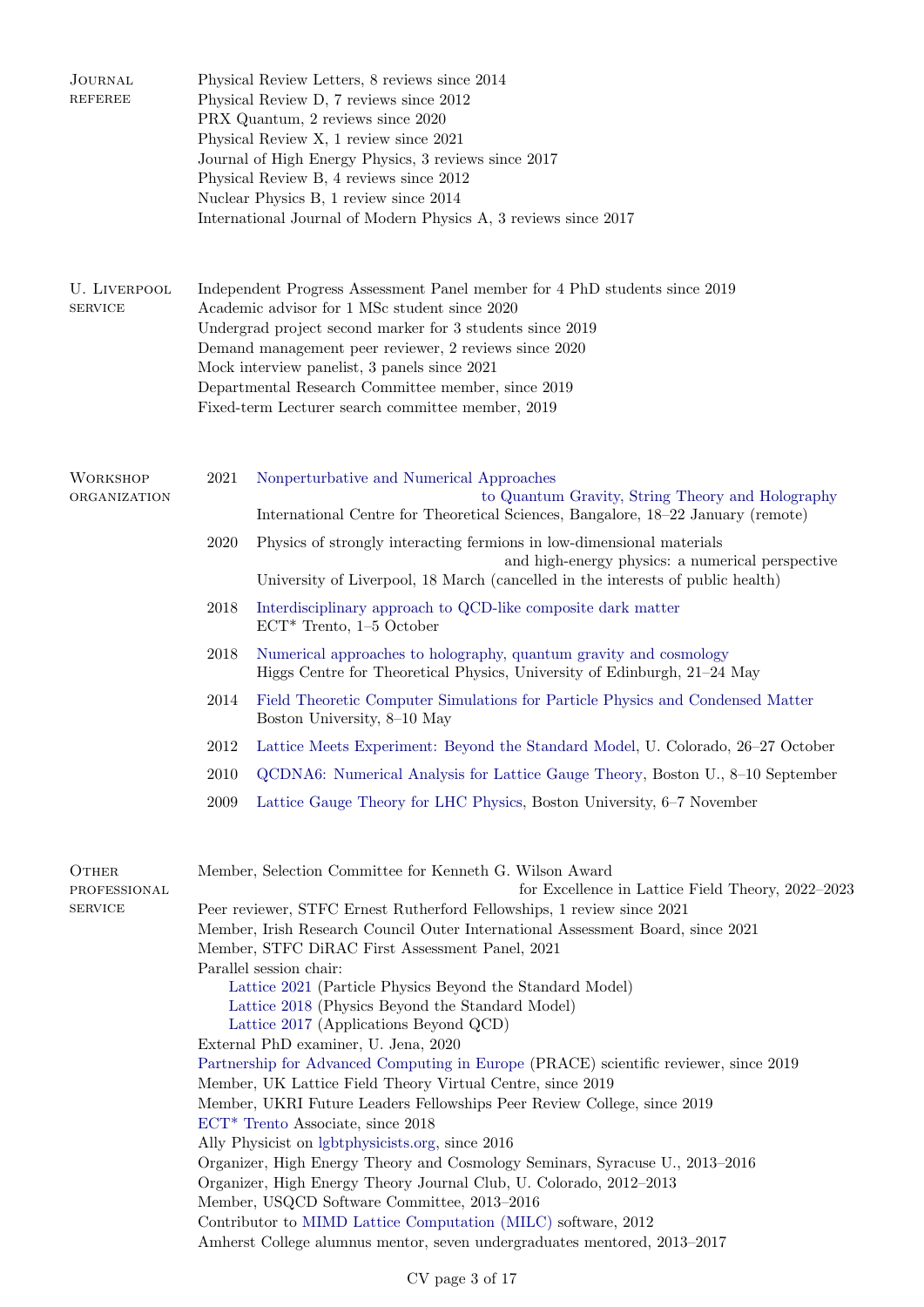| ADDITIONAL<br>TRAINING               | Postgraduate Certificate in Academic Practice, September 2019 through May 2021<br>2021<br>2016<br>Advancing Learning through Evidence-Based STEM Teaching, 1 June-31 July<br>An Introduction to Evidence-Based Undergraduate STEM Teaching, 28 Sept.-19 Nov.<br>2015<br>$\,2009\,$<br>Les Houches Summer School in Lattice Gauge Theory, 3-28 August<br>2007<br>CTEQ Summer School on QCD Analysis and Phenomenology, 30 May–7 June<br>2005<br>CERN Summer Students Programme, 6 July-12 August                      |  |  |  |  |
|--------------------------------------|----------------------------------------------------------------------------------------------------------------------------------------------------------------------------------------------------------------------------------------------------------------------------------------------------------------------------------------------------------------------------------------------------------------------------------------------------------------------------------------------------------------------|--|--|--|--|
| RESEARCH                             | Applications of computing to particle physics<br>-Investigations of strongly interacting quantum field theories using lattice gauge theory<br>-Non-perturbative lattice studies of supersymmetric field theories<br>-Testing models of dynamical electroweak symmetry breaking and composite dark matter<br>-Quantum simulation of real-time dynamics in simple quantum systems                                                                                                                                      |  |  |  |  |
| PROFESSIONAL<br>MEMBERSHIPS          | American Physical Society, since 2006<br>European Physical Society, since 2018<br>Institute of Physics, since 2018<br>Institute of Mathematics and its Applications, since 2019<br>American Association for the Advancement of Science, since 2013<br>Physicists Coalition for Nuclear Threat Reduction, since 2020<br>Sigma Xi, The Scientific Research Society, since 2006<br>Free Software Foundation, since 2010<br>Liverpool Mathematical Society, since 2020<br>Swiss Institute of Particle Physics, 2016-2019 |  |  |  |  |
| <b>TECHNICAL</b><br><b>EXPERTISE</b> | Programming: C; Python; Bash; Fortran; Perl<br>High-performance computing: MPI-based lattice domain-specific languages (MILC, QDP)<br>Version control: git; svn<br>System administration: GNU/Linux<br>Markup & Web: LATFX; BIBTFX; HTML; PHP; SQL                                                                                                                                                                                                                                                                   |  |  |  |  |
| LANGUAGES                            | English (native); Spanish (intermediate/B1); German (elementary/A2); Welsh (basic/A1)                                                                                                                                                                                                                                                                                                                                                                                                                                |  |  |  |  |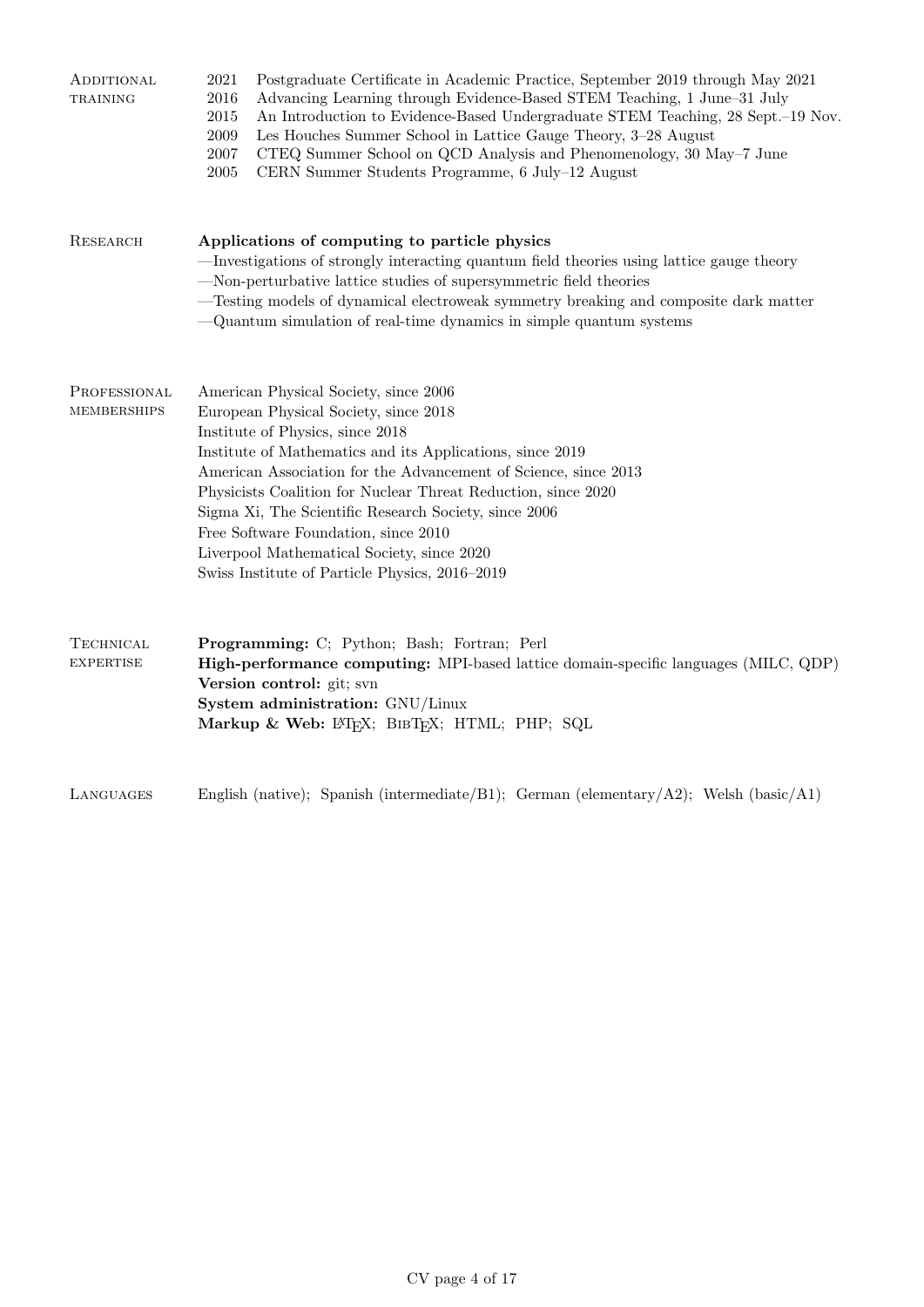## Citation metrics

1980 citations;  $h = 26$ ;  $q = 43$  $q = 43$ See also [inspirehep.net/author/profile/D.Schaich.1](http://inspirehep.net/author/profile/D.Schaich.1)

## Refereed journal articles

- 71. Non-perturbative phase structure of the bosonic BMN matrix model Navdeep Singh Dhindsa, Raghav G. Jha, Anosh Joseph, Abhishek Samlodia and David Schaich Journal of High Energy Physics (in press, 2022) [\[arXiv:2201.08791\]](http://arxiv.org/abs/2201.08791) Data release at [doi:10.5281/zenodo.6462432](https://doi.org/10.5281/zenodo.6462432)
- 70. Goldstone boson scattering with a light composite scalar LSD Collaboration: Thomas Appelquist, Richard C. Brower, Kimmy K. Cushman, George T. Fleming et al. [Physical Review D](https://doi.org/10.1103/PhysRevD.105.034505) 105:034505 (2022, Editors' Suggestion) [\[arXiv:2106.13534\]](http://arxiv.org/abs/2106.13534)
- 69. Eigenvalue spectrum and scaling dimension of lattice  $\mathcal{N}=4$  supersymmetric Yang–Mills Georg Bergner and David Schaich [Journal of High Energy Physics](https://doi.org/10.1007/JHEP04(2021)260) 2104:260 (2021) [\[arXiv:2102.06775\]](http://arxiv.org/abs/2102.06775)
- 68. Stealth dark matter confinement transition and gravitational waves LSD Collaboration: Richard C. Brower, Kimmy Cushman, George T. Fleming, Andrew Gasbarro et al. [Physical Review D](https://doi.org/10.1103/PhysRevD.103.014505) 103:014505 (2021) [\[arXiv:2006.16429\]](http://arxiv.org/abs/2006.16429) Data release at [doi:10.5281/zenodo.3921870](https://doi.org/10.5281/zenodo.3921870)
- 67. Near-conformal dynamics in a chirally broken system LSD Collaboration: Thomas Appelquist, Richard C. Brower, Kimmy K. Cushman, George T. Fleming et al. [Physical Review D](https://doi.org/10.1103/PhysRevD.103.014504) 103:014504 (2021) [\[arXiv:2007.01810\]](http://arxiv.org/abs/2007.01810)
- 66. Three-dimensional super-Yang–Mills theory on the lattice and dual black branes Simon Catterall, Joel Giedt, Raghav G. Jha, David Schaich and Toby Wiseman [Physical Review D](https://doi.org/10.1103/PhysRevD.102.106009) 102:106009 (2020) [\[arXiv:2010.00026\]](http://arxiv.org/abs/2010.00026) Data release at [doi:10.5281/zenodo.4059476](https://doi.org/10.5281/zenodo.4059476)
- 65. Nonpeturbative investigations of  $SU(3)$  gauge theory with eight dynamical flavors LSD Collaboration: Thomas Appelquist, Richard C. Brower, George T. Fleming, Andrew Gasbarro et al. [Physical Review D](https://doi.org/10.1103/PhysRevD.99.014509) 99:014509 (2019) [\[arXiv:1807.08411\]](http://arxiv.org/abs/1807.08411)
- 64.  $SO(4)$  invariant Higgs–Yukawa model with reduced staggered fermions Nouman Butt, Simon Catterall and David Schaich [Physical Review D](https://doi.org/10.1103/PhysRevD.98.114514) 98:114514 (2018) [\[arXiv:1810.06117\]](http://arxiv.org/abs/1810.06117)
- 63. Linear Sigma EFT for Nearly Conformal Gauge Theories LSD Collaboration: Thomas Appelquist, Richard C. Brower, George T. Fleming, Andrew Gasbarro et al. [Physical Review D](https://doi.org/10.1103/PhysRevD.98.114510) 98:114510 (2018, Editors' Suggestion) [\[arXiv:1809.02624\]](http://arxiv.org/abs/1809.02624)
- 62. Solution of the sign problem in the Potts model at fixed fermion number Andrei Alexandru, Georg Bergner, David Schaich and Urs Wenger [Physical Review D](https://doi.org/10.1103/PhysRevD.97.114503) 97:114503 (2018) [\[arXiv:1712.07585\]](http://arxiv.org/abs/1712.07585)
- 61. Testing holography using lattice super-Yang–Mills on a 2-torus Simon Catterall, Raghav G. Jha, David Schaich and Toby Wiseman [Physical Review D](https://doi.org/10.1103/PhysRevD.97.086020) 97:086020 (2018) [\[arXiv:1709.07025\]](http://arxiv.org/abs/1709.07025)
- 60. Nonperturbative  $\beta$  function of twelve-flavor  $SU(3)$  gauge theory Anna Hasenfratz and David Schaich [Journal of High Energy Physics](https://doi.org/10.1007/JHEP02(2018)132) 1802:132 (2018) [\[arXiv:1610.10004\]](http://arxiv.org/abs/1610.10004)
- 59. Novel phases in strongly coupled four-fermion theories Simon Catterall and David Schaich [Physical Review D](https://doi.org/10.1103/PhysRevD.96.034506) 96:034506 (2017) [\[arXiv:1609.08541\]](http://arxiv.org/abs/1609.08541)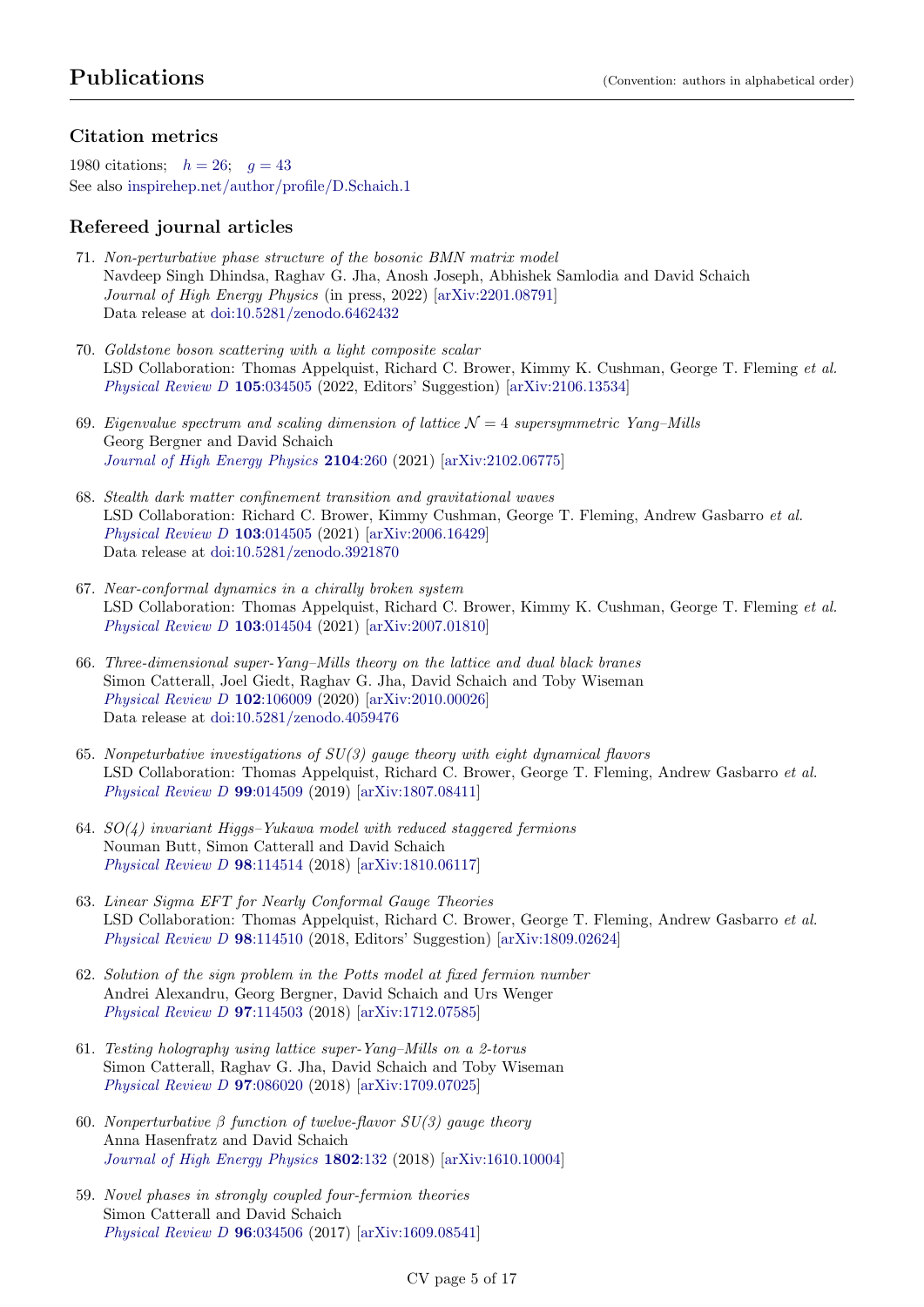- 58. Strongly interacting dynamics and the search for new physics at the LHC LSD Collaboration: Thomas Appelquist, Richard C. Brower, George T. Fleming, Anna Hasenfratz et al. [Physical Review D](https://doi.org/10.1103/PhysRevD.93.114514) 93:114514 (2016) [\[arXiv:1601.04027\]](http://arxiv.org/abs/1601.04027)
- 57. Detecting Stealth Dark Matter Directly through Electromagnetic Polarizability LSD Collaboration: Thomas Appelquist, Evan Berkowitz, Richard C. Brower, Michael I. Buchoff et al. [Physical Review Letters](https://doi.org/10.1103/PhysRevLett.115.171803) 115:171803 (2015, Editors' Suggestion) [\[arXiv:1503.04205\]](http://arxiv.org/abs/1503.04205)
- 56. Stealth dark matter: Dark scalar baryons through the Higgs portal LSD Collaboration: Thomas Appelquist, Richard C. Brower, Michael I. Buchoff, George T. Fleming et al. [Physical Review D](https://doi.org/10.1103/PhysRevD.92.075030) 92:075030 (2015, Editors' Suggestion) [\[arXiv:1503.04203\]](http://arxiv.org/abs/1503.04203)
- 55. Lifting flat directions in lattice supersymmetry Simon Catterall and David Schaich [Journal of High Energy Physics](https://doi.org/10.1007/JHEP07(2015)057) 1507:057 (2015) [\[arXiv:1505.03135\]](http://arxiv.org/abs/1505.03135)
- 54. Nonperturbative  $\beta$  function of eight-flavor  $SU(3)$  gauge theory Anna Hasenfratz, David Schaich and Aarti Veernala [Journal of High Energy Physics](https://doi.org/10.1007/JHEP06(2015)143) 1506:143 (2015) [\[arXiv:1410.5886\]](http://arxiv.org/abs/1410.5886)
- 53. Parallel software for lattice  $\mathcal{N} = 4$  supersymmetric Yang–Mills theory David Schaich and Thomas DeGrand [Computer Physics Communications](https://doi.org/10.1016/j.cpc.2014.12.025) 190:200–212 (2015) [\[arXiv:1410.6971\]](http://arxiv.org/abs/1410.6971)
- 52. Lattice simulations with eight flavors of domain wall fermions in  $SU(3)$  gauge theory LSD Collaboration: Thomas Appelquist, Richard C. Brower, George T. Fleming, Joe Kiskis, Meifeng Lin et al. [Physical Review D](https://doi.org/10.1103/PhysRevD.90.114502) 90:114502 (2014) [\[arXiv:1405.4752\]](http://arxiv.org/abs/1405.4752)
- 51.  $\mathcal{N}=4$  supersymmetry on a space-time lattice Simon Catterall, Poul H. Damgaard, Thomas DeGrand, Joel Giedt and David Schaich [Physical Review D](https://doi.org/10.1103/PhysRevD.90.065013) 90:065013 (2014) [\[arXiv:1405.0644\]](http://arxiv.org/abs/1405.0644)
- 50. Finite size scaling of conformal theories in the presence of a near-marginal operator Anqi Cheng, Anna Hasenfratz, Yuzhi Liu, Gregory Petropoulos and David Schaich [Physical Review D](https://doi.org/10.1103/PhysRevD.90.014509) 90:014509 (2014) [\[arXiv:1401.0195\]](http://arxiv.org/abs/1401.0195)
- 49. Maximum-likelihood approach to topological charge fluctuations in lattice gauge theory LSD Collaboration: Richard C. Brower, Michael Cheng, George T. Fleming, Meifeng Lin, Ethan T. Neil et al. [Physical Review D](https://doi.org/10.1103/PhysRevD.90.014503) 90:014503 (2014) [\[arXiv:1403.2761\]](http://arxiv.org/abs/1403.2761)
- 48. Composite bosonic baryon dark matter on the lattice: SU(4) baryon spectrum and the effective Higgs interaction LSD Collaboration: Thomas Appelquist, Evan Berkowitz, Richard C. Brower, Michael I. Buchoff et al. [Physical Review D](https://doi.org/10.1103/PhysRevD.89.094508) 89:094508 (2014) [\[arXiv:1402.6656\]](http://arxiv.org/abs/1402.6656)
- 47. Improving the continuum limit of gradient flow step scaling Anqi Cheng, Anna Hasenfratz, Yuzhi Liu, Gregory Petropoulos and David Schaich [Journal of High Energy Physics](https://doi.org/10.1007/JHEP05(2014)137) 1405:137 (2014) [\[arXiv:1404.0984\]](http://arxiv.org/abs/1404.0984)
- 46. Two-Color Gauge Theory with Novel Infrared Behavior LSD Collaboration: Thomas Appelquist, Richard C. Brower, Michael I. Buchoff, Michael Cheng et al. [Physical Review Letters](https://doi.org/10.1103/PhysRevLett.112.111601) 112:111601 (2014) [\[arXiv:1311.4889\]](http://arxiv.org/abs/1311.4889)
- 45. Scale-dependent mass anomalous dimension from Dirac eigenmodes Anqi Cheng, Anna Hasenfratz, Gregory Petropoulos and David Schaich [Journal of High Energy Physics](https://doi.org/10.1007/JHEP07(2013)061) 1307:061 (2013) [\[arXiv:1301.1355\]](http://arxiv.org/abs/1301.1355)
- 44. Lattice calculation of composite dark matter form factors LSD Collaboration: Thomas Appelquist, Richard C. Brower, Michael I. Buchoff, Michael Cheng et al. [Physical Review D](https://doi.org/10.1103/PhysRevD.88.014502) 88:014502 (2013) [\[arXiv:1301.1693\]](http://arxiv.org/abs/1301.1693)
- 43. Novel phase in SU(3) lattice gauge theory with 12 light fermions Anqi Cheng, Anna Hasenfratz and David Schaich [Physical Review D](https://doi.org/10.1103/PhysRevD.85.094509) 85:094509 (2012) [\[arXiv:1111.2317\]](http://arxiv.org/abs/1111.2317)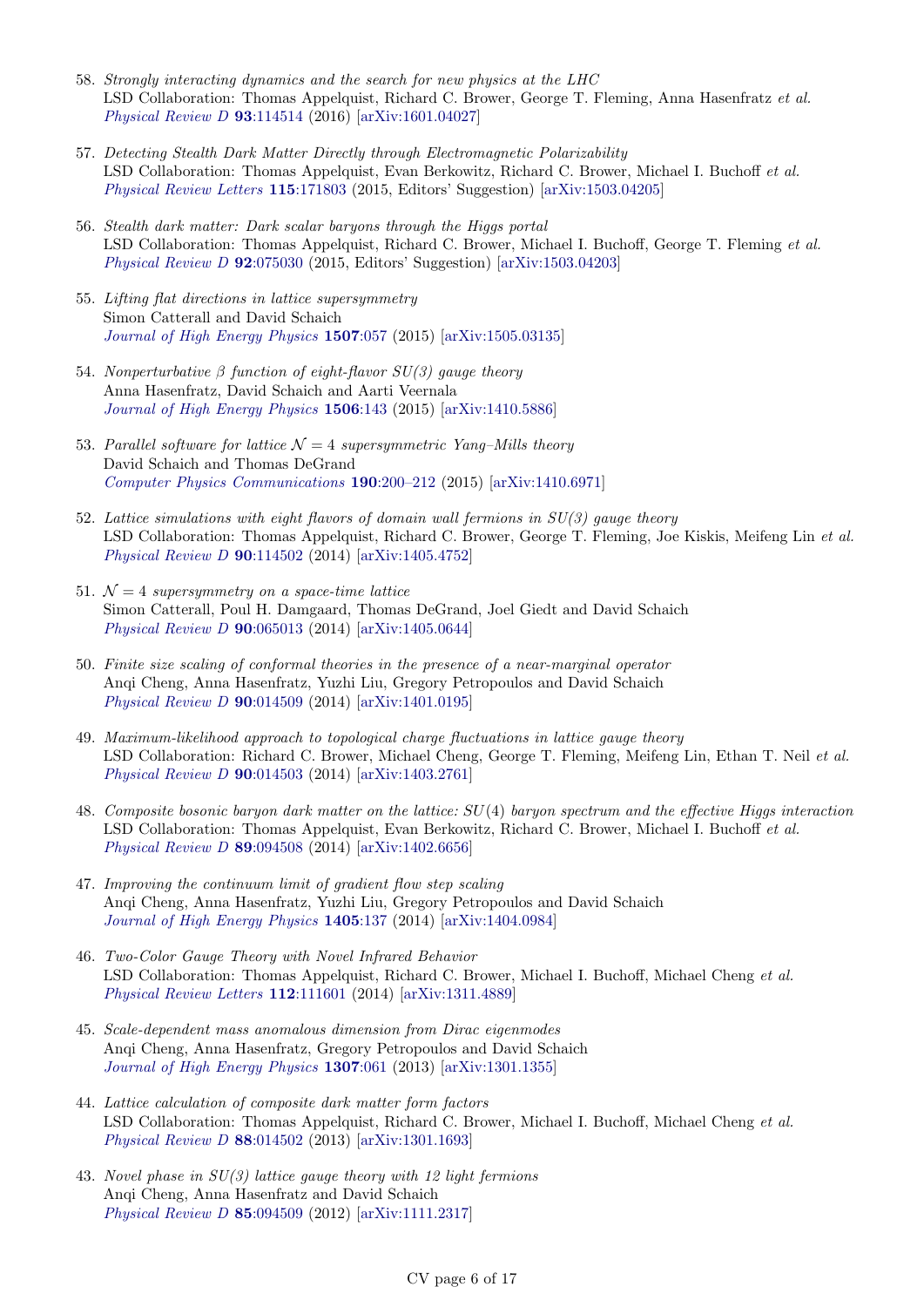- 42. WW scattering parameters via pseudoscalar phase shifts LSD Collaboration: Thomas Appelquist, Ron Babich, Richard Brower, Michael I. Buchoff et al. [Physical Review D](https://doi.org/10.1103/PhysRevD.85.074505) 85:074505 (2012) [\[arXiv:1201.3977\]](http://arxiv.org/abs/1201.3977)
- 41. Exploring strange nucleon form factors on the lattice Ronald Babich, Richard Brower, Michael A. Clark, George T. Fleming, James C. Osborn, Claudio Rebbi et al. [Physical Review D](https://doi.org/10.1103/PhysRevD.85.054510) 85:054510 (2012) [\[arXiv:1012.0562\]](http://arxiv.org/abs/1012.0562)
- 40. Lattice simulations and infrared conformality Thomas Appelquist, George T. Fleming, Meifeng Lin, Ethan T. Neil and David Schaich [Physical Review D](https://doi.org/10.1103/PhysRevD.84.054501) 84:054501 (2011) [\[arXiv:1106.2148\]](http://arxiv.org/abs/1106.2148)
- 39. Parity Doubling and the S Parameter below the Conformal Window LSD Collaboration: Thomas Appelquist, Ron Babich, Richard Brower, Michael Cheng, Michael A. Clark et al. [Physical Review Letters](https://doi.org/10.1103/PhysRevLett.106.231601) 106:231601 (2011) [\[arXiv:1009.5967\]](http://arxiv.org/abs/1009.5967)
- 38. Toward TeV Conformality LSD Collaboration: Thomas Appelquist, Adam Avakian, Ron Babich, Richard Brower, Michael Cheng et al. [Physical Review Letters](https://doi.org/10.1103/PhysRevLett.104.071601) 104:071601 (2010) [\[arXiv:0910.2224\]](http://arxiv.org/abs/0910.2224)
- 37. Improved lattice measurement of the critical coupling in  $\phi_2^4$  theory David Schaich and Will Loinaz [Physical Review D](https://doi.org/10.1103/PhysRevD.79.056008) 79:056008 (2009) [\[arXiv:0902.0045\]](http://arxiv.org/abs/0902.0045)

#### Other articles, theses & white papers

- 36. Lattice Gauge Theory for Physics Beyond the Standard Model Richard C. Brower, Anna Hasenfratz, Ethan Neil et al. [USQCD White Paper](http://home.fnal.gov/~ask/USQCD/members/WP/BSMwhitepaper2018.pdf) (2019) [\[arXiv:1904.09964\]](http://arxiv.org/abs/1904.09964) [Published as [European Physical Journal A](http://doi.org/10.1140/epja/i2019-12901-5) 55:198 (2019)]
- 35. Lattice Gauge Theories at the Energy Frontier Thomas Appelquist, Richard Brower, Simon Catterall, George Fleming, Joel Giedt, Anna Hasenfratz et al. [USQCD White Paper](http://www.usqcd.org/documents/13BSM.pdf) (2013) [\[arXiv:1309.1206\]](http://arxiv.org/abs/1309.1206)
- 34. Approaching Conformality with Ten Flavors LSD Collaboration: Thomas Appelquist, Richard C. Brower, Michael I. Buchoff, Michael Cheng et al. [arXiv:1204.6000](http://arxiv.org/abs/1204.6000) (2012)
- 33. Strong Dynamics and Lattice Gauge Theory David Schaich Ph.D. thesis, Boston University (2011) [\[UMI-3483480\]](http://gradworks.umi.com/34/83/3483480.html)
- 32. Hybrid Monte Carlo Simulation of Graphene on the Hexagonal Lattice Richard C. Brower, Claudio Rebbi and David Schaich [arXiv:1101.5131](http://arxiv.org/abs/1101.5131) (2011)
- 31. Lattice Simulations of Nonperturbative Quantum Field Theories David Schaich B.A. thesis, Amherst College (2006) [\[INSPIRE-1386200\]](http://inspirehep.net/record/1386200)

#### Conference proceedings

- 30. Investigations of supersymmetric Yang–Mills theories Angel Sherletov and David Schaich Submitted to Proceedings of Science (2022) [\[arXiv:2201.08626\]](http://arxiv.org/abs/2201.08626)
- 29. Thermal phase structure of dimensionally reduced super-Yang–Mills David Schaich, Raghav G. Jha and Anosh Joseph Submitted to Proceedings of Science (2022) [\[arXiv:2201.03097\]](http://arxiv.org/abs/2201.03097)
- 28. Density of states for gravitational waves Felix Springer and David Schaich Submitted to Proceedings of Science (2022) [\[arXiv:2112.11868\]](http://arxiv.org/abs/2112.11868)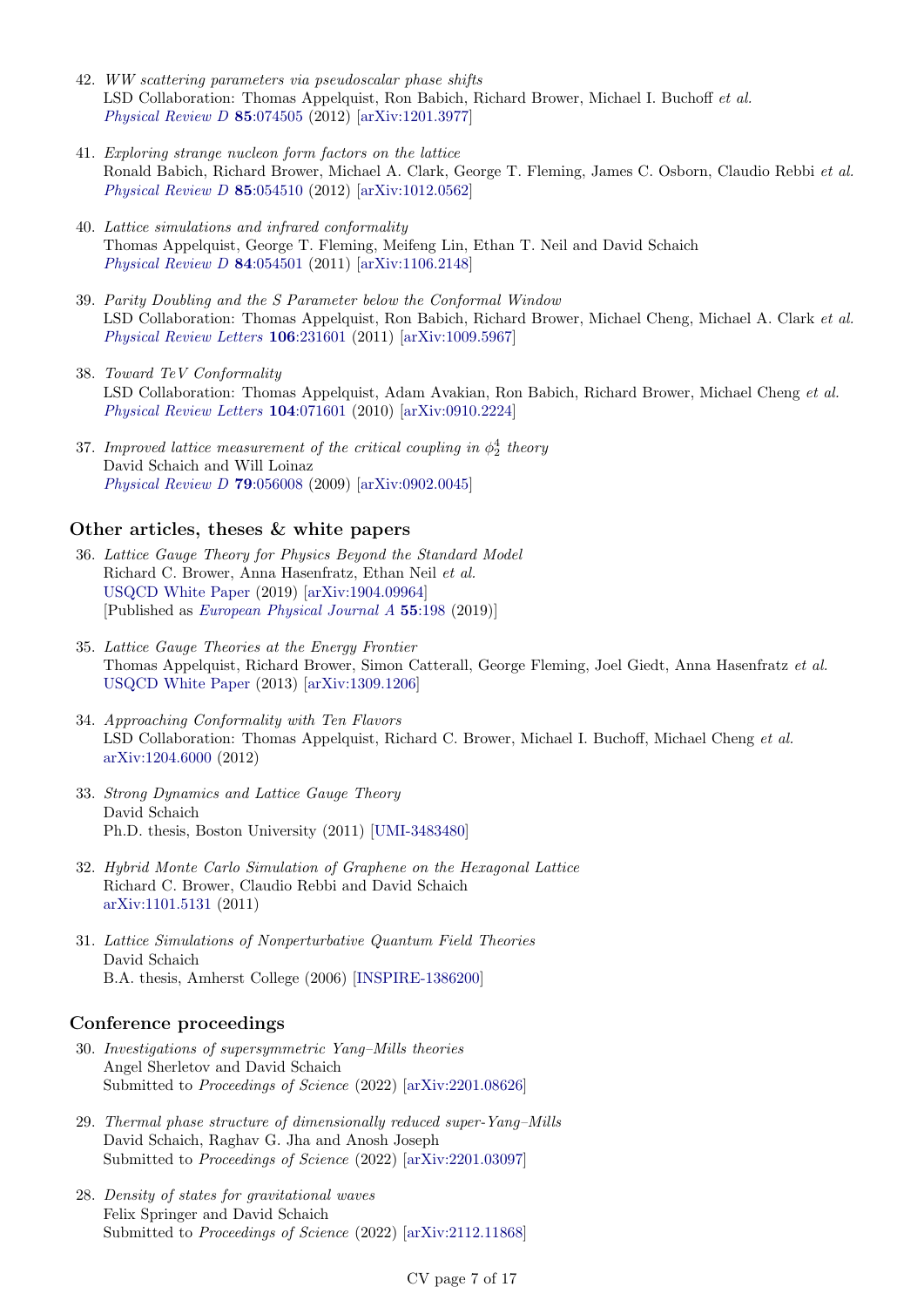- 27. Quantum computing for lattice supersymmetry Christopher Culver and David Schaich Submitted to Proceedings of Science (2022) [\[arXiv:2112.07651\]](http://arxiv.org/abs/2112.07651)
- 26. Large-N limit of two-dimensional Yang–Mills theory with four supercharges Navdeep Singh Dhindsa, Raghav G. Jha, Anosh Joseph and David Schaich Submitted to Proceedings of Science (2022) [\[arXiv:2109.01001\]](http://arxiv.org/abs/2109.01001)
- 25. Thermal phase structure of a supersymmetric matrix model David Schaich, Raghav G. Jha and Anosh Joseph [Proceedings of Science](https://doi.org/10.22323/1.363.0069) LATTICE2019:069 (2020) [\[arXiv:2003.01298\]](http://arxiv.org/abs/2003.01298)
- 24. Stealth dark matter and gravitational waves David Schaich [Proceedings of Science](https://doi.org/10.22323/1.363.0068) LATTICE2019:068 (2020) [\[arXiv:2002.00187\]](http://arxiv.org/abs/2002.00187)
- 23. Exotic Phases of a Higgs–Yukawa Model with Reduced Staggered Fermions Simon Catterall, Nouman Butt and David Schaich [Proceedings of Science](https://doi.org/10.22323/1.363.0044) LATTICE2019:044 (2020) [\[arXiv:2002.00034\]](http://arxiv.org/abs/2002.00034)
- 22. Progress and prospects of lattice supersymmetry David Schaich [Proceedings of Science](https://doi.org/10.22323/1.334.0005) LATTICE2018:005 (2019) [\[arXiv:1810.09282\]](http://arxiv.org/abs/1810.09282)
- 21. Testing the holographic principle using lattice simulations Raghav G. Jha, Simon Catterall, David Schaich and Toby Wiseman [European Physical Journal Web of Conferences](https://doi.org/10.1051/epjconf/201817508004) 175:08004 (2018) [\[arXiv:1710.06398\]](http://arxiv.org/abs/1710.06398)
- 20. Phases of a strongly coupled four-fermion theory David Schaich and Simon Catterall [European Physical Journal Web of Conferences](https://doi.org/10.1051/epjconf/201817503004) 175:03004 (2018) [\[arXiv:1710.08137\]](http://arxiv.org/abs/1710.08137)
- 19. Maximally supersymmetric Yang–Mills on the lattice David Schaich and Simon Catterall [Origin of Mass and Strong Coupling Gauge Theories](https://doi.org/10.1142/9789813231467_0028):199 (2018) [\[arXiv:1508.00884\]](http://arxiv.org/abs/1508.00884) [Reprinted as [International Journal of Modern Physics A](https://doi.org/10.1142/S0217751X17470194) 32:1747019 (2017)]
- 18. Finite-temperature study of eight-flavor SU(3) gauge theory David Schaich, Anna Hasenfratz and Enrico Rinaldi for the Lattice Strong Dynamics (LSD) Collaboration [Origin of Mass and Strong Coupling Gauge Theories](https://doi.org/10.1142/9789813231467_0051):351 (2018) [\[arXiv:1506.08791\]](http://arxiv.org/abs/1506.08791)
- 17. Latest results from lattice  $\mathcal{N} = 4$  supersymmetric Yang–Mills David Schaich, Simon Catterall, Poul H. Damgaard and Joel Giedt [Proceedings of Science](https://doi.org/10.22323/1.256.0221) LATTICE2016:221 (2016) [\[arXiv:1611.06561\]](http://arxiv.org/abs/1611.06561)
- 16. S-duality in lattice super Yang–Mills Joel Giedt, Simon Catterall, Poul Damgaard and David Schaich [Proceedings of Science](https://doi.org/10.22323/1.256.0209) LATTICE2016:209 (2016) [\[arXiv:1804.07792\]](http://arxiv.org/abs/1804.07792)
- 15. Aspects of lattice  $\mathcal{N} = 4$  supersymmetric Yang–Mills David Schaich [Proceedings of Science](https://doi.org/10.22323/1.251.0242) LATTICE 2015:242 (2015) [\[arXiv:1512.01137\]](http://arxiv.org/abs/1512.01137)
- 14. Results from lattice simulations of  $\mathcal{N}=4$  supersymmetric Yang–Mills Simon Catterall, Joel Giedt, David Schaich, Poul H. Damgaard and Thomas DeGrand [Proceedings of Science](https://doi.org/10.22323/1.214.0267) LATTICE2014:267 (2014) [\[arXiv:1411.0166\]](http://arxiv.org/abs/1411.0166)
- 13. Reaching the chiral limit in many flavor systems Anna Hasenfratz, Anqi Cheng, Gregory Petropoulos and David Schaich [Strong Coupling Gauge Theories in the LHC Perspective](https://doi.org/10.1142/9789814566254_0004):44 (2014) [\[arXiv:1303.7129\]](http://arxiv.org/abs/1303.7129)
- 12. Improved Lattice Renormalization Group Techniques Gregory Petropoulos, Anqi Cheng, Anna Hasenfratz and David Schaich [Proceedings of Science](https://doi.org/10.22323/1.187.0079) LATTICE 2013:079 (2013) [\[arXiv:1311.2679\]](http://arxiv.org/abs/1311.2679)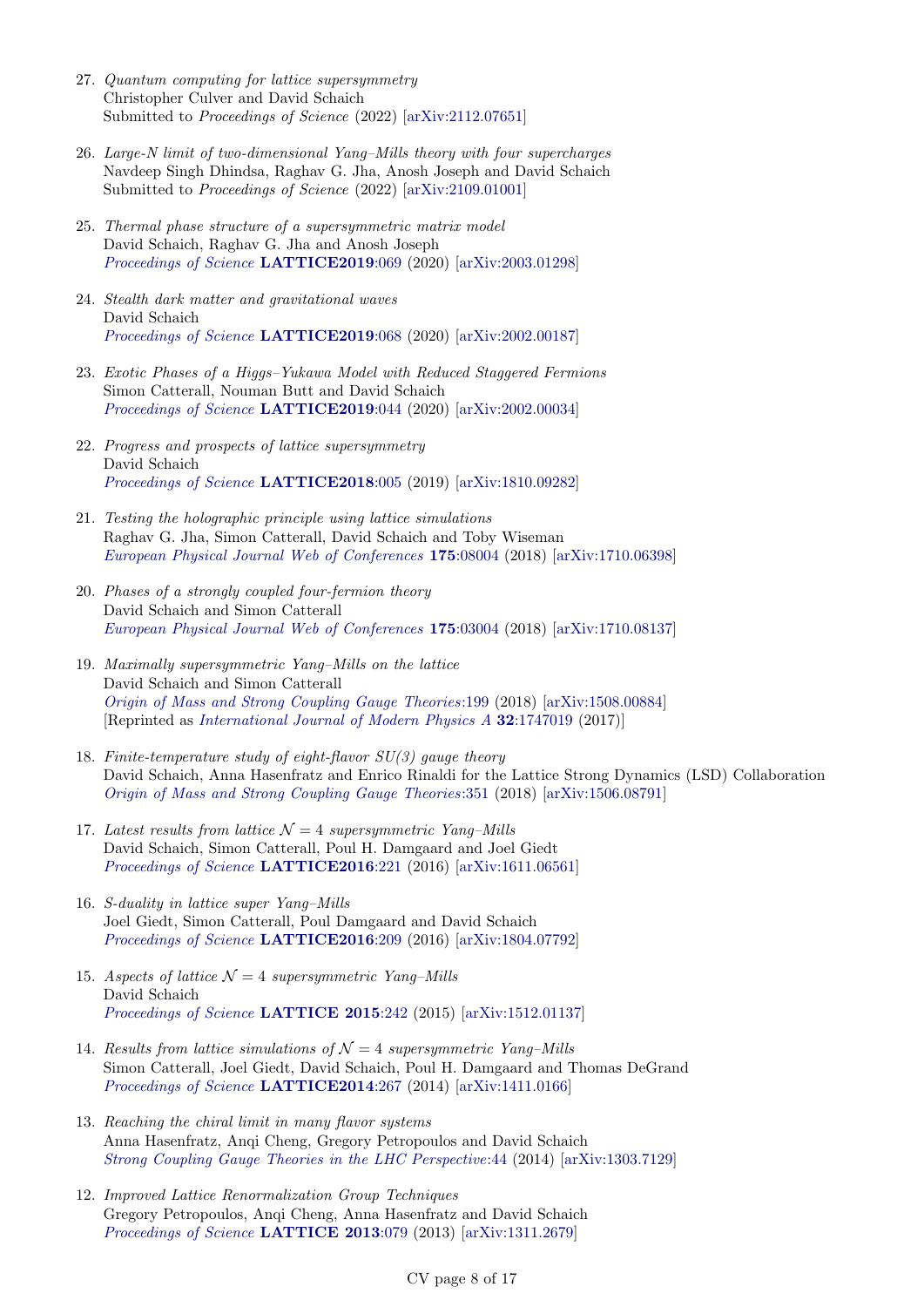- 11. Determining the mass anomalous dimension through the eigenmodes of Dirac operator Anqi Cheng, Anna Hasenfratz, Gregory Petropoulos and David Schaich [Proceedings of Science](https://doi.org/10.22323/1.187.0088) LATTICE 2013:088 (2013) [\[arXiv:1311.1287\]](http://arxiv.org/abs/1311.1287)
- 10. Eight light flavors on large lattice volumes David Schaich for [USBSM](http://bsm.physics.yale.edu) [Proceedings of Science](https://doi.org/10.22323/1.187.0072) LATTICE 2013:072 (2013) [\[arXiv:1310.7006\]](http://arxiv.org/abs/1310.7006)
- 9. Finite size scaling and the effect of the gauge coupling in 12 flavor systems Anna Hasenfratz, Anqi Cheng, Gregory Petropoulos and David Schaich [Proceedings of Science](https://doi.org/10.22323/1.187.0075) LATTICE 2013:075 (2013) [\[arXiv:1310.1124\]](http://arxiv.org/abs/1310.1124)
- 8. MCRG study of 8 and 12 fundamental flavors Gregory Petropoulos, Anqi Cheng, Anna Hasenfratz and David Schaich [Proceedings of Science](https://doi.org/10.22323/1.164.0051) Lattice 2012:051 (2012) [\[arXiv:1212.0053\]](http://arxiv.org/abs/1212.0053)
- 7. Bulk and finite-temperature transitions in SU(3) gauge theories with many light fermions David Schaich, Anqi Cheng, Anna Hasenfratz and Gregory Petropoulos [Proceedings of Science](https://doi.org/10.22323/1.164.0028) Lattice 2012:028 (2012) [\[arXiv:1207.7164\]](http://arxiv.org/abs/1207.7164)
- 6. Mass anomalous dimension from Dirac eigenmode scaling in conformal and confining systems Anna Hasenfratz, Anqi Cheng, Gregory Petropoulos and David Schaich [Proceedings of Science](https://doi.org/10.22323/1.164.0034) Lattice 2012:034 (2012) [\[arXiv:1207.7162\]](http://arxiv.org/abs/1207.7162)
- 5. Strange nucleon form factors on 2+1f anisotropic wilson clover lattices Michael Cheng, Ronald Babich, Richard Brower, Michael A. Clark, Saul D. Cohen, George T. Fleming et al. [Proceedings of Science](https://doi.org/10.22323/1.164.0166) Lattice 2012:166 (2012)
- 4. Hybrid Monte Carlo simulation on the graphene hexagonal lattice Richard Brower, Claudio Rebbi and David Schaich [Proceedings of Science](https://doi.org/10.22323/1.139.0056) Lattice 2011:056 (2011) [\[arXiv:1204.5424\]](http://arxiv.org/abs/1204.5424)
- 3. S parameter and parity doubling below the conformal window David Schaich for the Lattice Strong Dynamics (LSD) Collaboration [Proceedings of Science](https://doi.org/10.22323/1.139.0087) Lattice 2011:087 (2011) [\[arXiv:1111.4993\]](http://arxiv.org/abs/1111.4993)
- 2. Lattice study of ChPT beyond QCD LSD Collaboration: Ethan T. Neil, Adam Avakian, Ron Babich, Richard C. Brower, Michael Cheng et al. [Proceedings of Science](https://doi.org/10.22323/1.086.0088) CD09:088 (2009) [\[arXiv:1002.3777\]](http://arxiv.org/abs/1002.3777)
- 1. Möbius Algorithm for Domain Wall and GapDW Fermions Richard Brower, Ron Babich, Kostas Orginos, Claudio Rebbi, David Schaich and Pavlos Vranas [Proceedings of Science](https://doi.org/10.22323/1.066.0034) LATTICE 2008:034 (2008) [\[arXiv:0906.2813\]](http://arxiv.org/abs/0906.2813)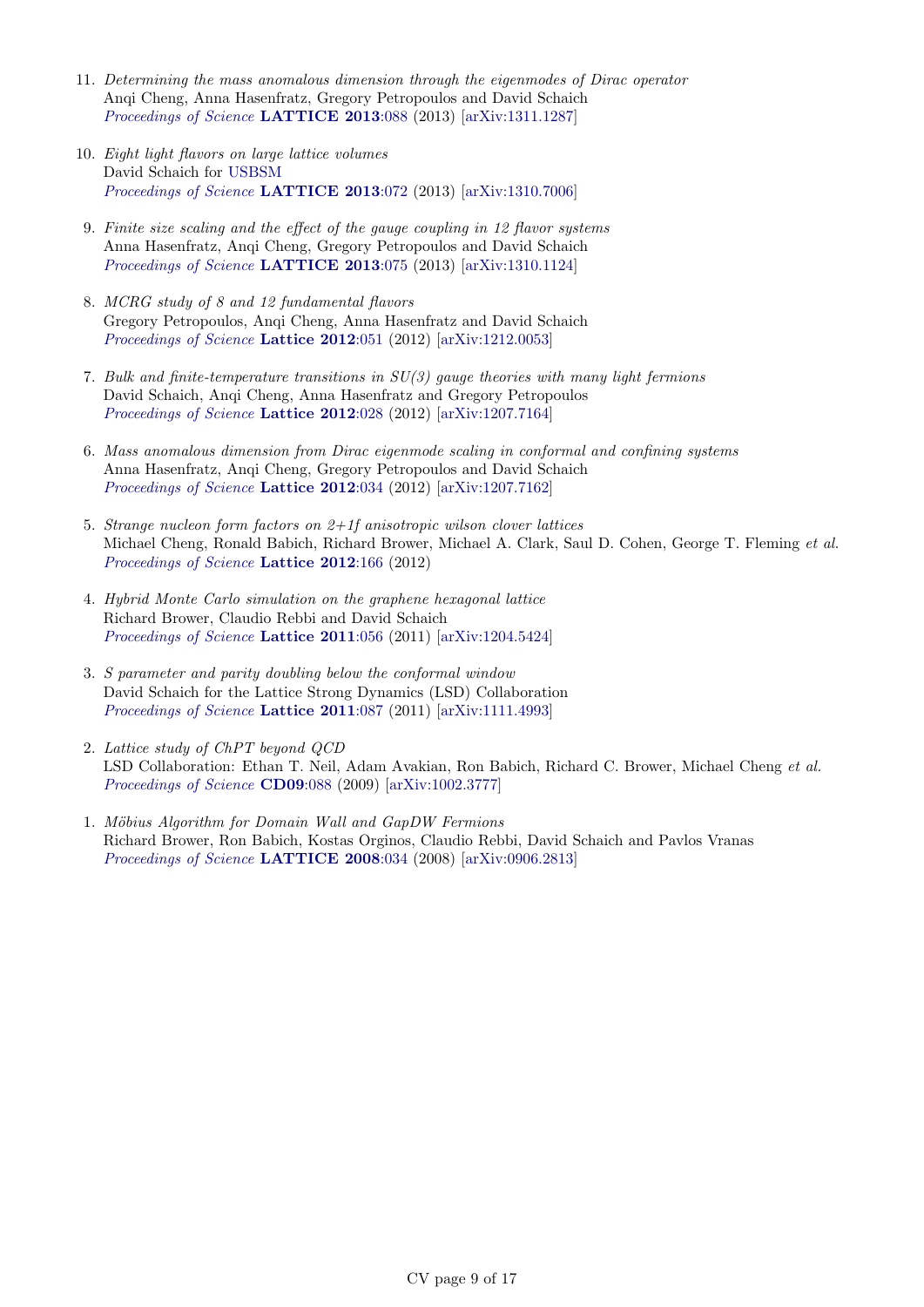#### Monetary awards as principal investigator or a primary author of proposal

- 2019 [UK Research and Innovation](https://www.ukri.org) Future Leader Fellowship MR/S015418/1, 943k GBP New Frontiers of Lattice Field Theory
- 2018 University of Bern Faculty of Science conference travel grant, 1700 CHF
- 2011 National Science Foundation Award OISE-1107903, 5700 USD Exploring the Origin of Mass with High-Performance Computing

#### Monetary awards as participating investigator

- 2022 [Royal Society](https://royalsociety.org) International Exchanges award, 12k GBP Toward quantum simulation of quantum gravity
- 2020 [Science and Technology Facilities Council](https://stfc.ukri.org) Consolidated Grant ST/T000988/1, 898k GBP New Horizons in Quantum Field Theory, Particle Physics and String Phenomenology
- 2020 Science and Technology Facilities Council Virtual Centre award ST/T000813/1, 19.5k GBP UK Lattice Field Theory Virtual Centre
- 2020 University of Liverpool Research Centre in Mathematics and Modelling workshop grant, 3000 GBP Physics of strongly interacting fermions in low-dimensional materials and high-energy physics: a numerical perspective (cancelled due to Covid-19 pandemic)

#### Monetary awards as project partner

2020 [Engineering and Physical Sciences Research Council](https://epsrc.ukri.org) grant EP/V001329/1, 123k GBP Exascale Computing Algorithms and Infrastructures Benefitting UK Research (ExCALIBUR) programme Lattice Field Theory at the Exascale Frontier

#### Computing allocations as principal investigator or a primary author of proposal

- 2022 [DiRAC](https://dirac.ac.uk) proposal under review requesting 25.3M core hours Lattice studies of 3d super-Yang–Mills and holography
- 2021 DiRAC computing allocation, 20.78M core hours + 2.74M core-hour uplift Electroweak phenomenology from lattice strong dynamics
- 2019 [USQCD](http://www.usqcd.org) computing allocation, 2.25M core hours Phases of a Higgs–Yukawa Theory and Symmetric Mass Generation
- 2017 USQCD computing allocation, 2.52M core hours Exploring Improved Methods to Extract the  $0^{++}$  Mass in an  $SU(3)$  Gauge Theory with 8 Flavors
- 2017 USQCD computing allocation, 12.5M core hours Thermodynamics of 3D Supersymmetric Yang–Mills
- 2017 USQCD computing allocation, 2.46M core hours A new critical point in lattice four-fermion theories?
- 2016 [XSEDE](http://www.xsede.org) computing allocation, 4.11M core hours Lattice studies of supersymmetric gauge theories
- 2016 USQCD computing allocation, 11.37M core hours Lattice  $\mathcal{N} = 4$  supersymmetric Yang–Mills on the Coulomb branch
- 2015 USQCD computing allocation, 10.71M core hours Anomalous dimensions from lattice  $\mathcal{N}=4$  super Yang–Mills with an improved action
- 2014 USQCD computing allocation, 11.04M core hours Lattice  $\mathcal{N} = 4$  supersymmetric Yang–Mills with 2, 3 and 4 colors

#### CV page 10 of 17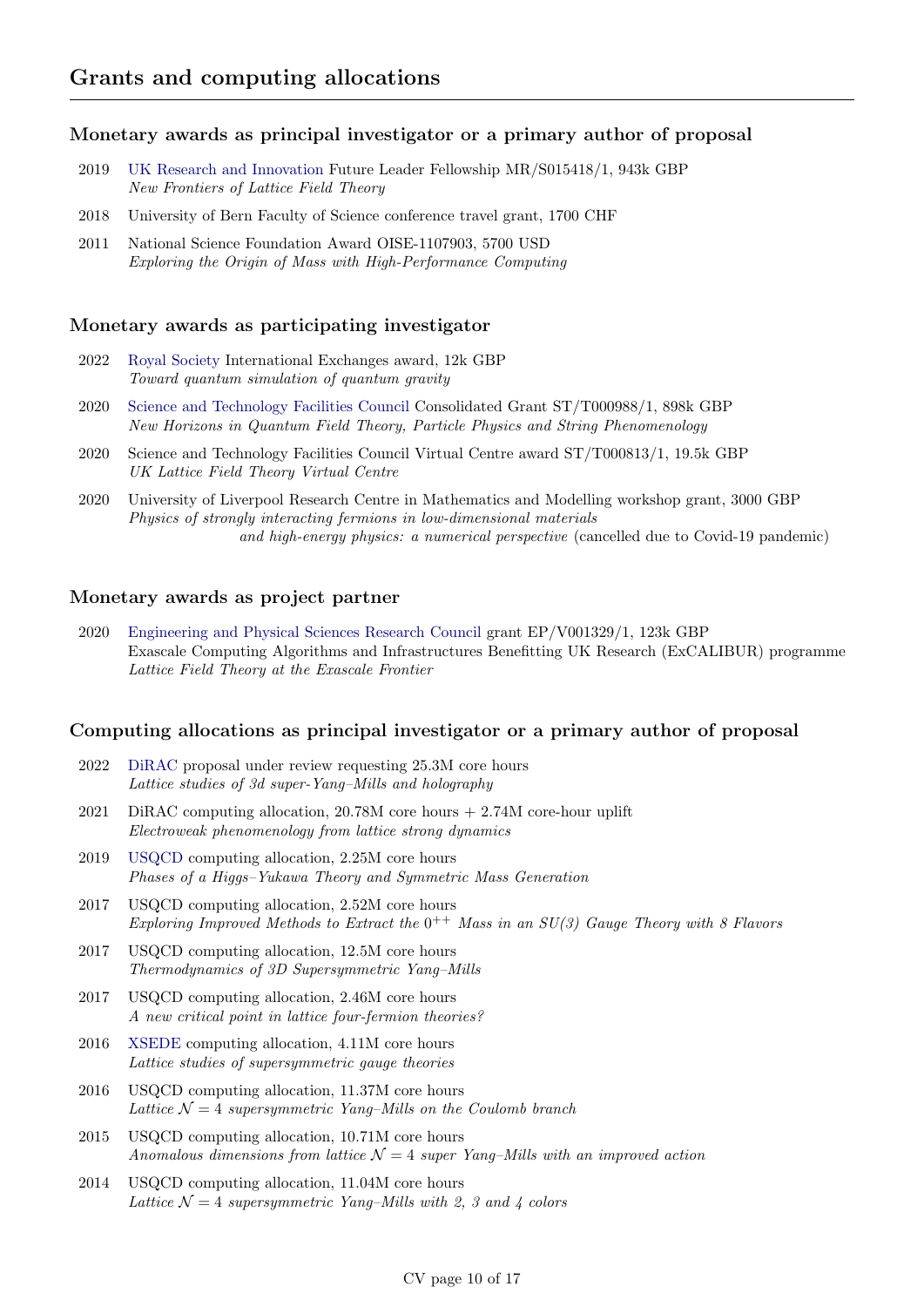- 2013 [Janus](https://www.top500.org/system/176922) computing allocation, 4.8M core hours Lattice studies of an infrared-conformal gauge theory
- 2013 USQCD computing allocation, 9.97M core hours Eight-flavor  $SU(3)$  gauge theory with nHYP-smeared fermions
- 2013 XSEDE computing allocation, 7.0M core hours  $SU(3)$  gauge theories with many fermions — to the chiral limit
- 2012 Janus computing allocation, 5.5M core hours Lattice studies of strongly-interacting gauge theories with many light fermions
- 2012 USQCD computing allocation, 4.84M core hours Many flavor gauge theories: finite volume scaling at small masses
- 2011 XSEDE computing allocation, 2.5M core hours Phase structure of  $SU(3)$  gauge theory with many light fermions

#### Computing allocations as participating investigator

- 2021 USQCD computing allocation, 15M core hours Composite Higgs model with four light and six heavy flavors
- 2020 USQCD computing allocation, 13.2M core hours Composite Higgs model with four light and six heavy flavors
- 2020 USQCD computing allocation, 1.07M core hours Decoupling doublers using generalized Yukawa interactions
- 2019 USQCD computing allocation, 8.75M core hours Composite Higgs model with four light and six heavy flavors
- 2018 USQCD computing allocation, 12M core hours Thermodynamics of SYM theory in three and four dimensions
- 2018 USQCD computing allocation, 29M core hours Composite Higgs model with four light and six heavy flavors
- 2017 USQCD computing allocation, 12M core hours Simulations of four light and six heavy flavors using smeared Möbius domain-wall fermions
- 2016 USQCD computing allocation, 9.51M core hours Measuring the Low Energy Effective Theory in Multiflavor QCD
- 2016 ASCR Leadership Computing Challenge allocation, 55M core hours Exploring Higgs Compositeness Mechanism in the Era of the 14 TeV LHC
- 2015 USQCD computing allocation, 8.6M core hours Non-Perturbative Collider Phenomenology of Stealth Dark Matter
- 2014 USQCD computing allocation, 13.33M core hours Electromagnetic Polarizability of Bosonic Composite Dark Matter
- 2013 USQCD computing allocation, 29k GPU hours  $\mathcal{N}=4$  Super Yang–Mills on GPUs
- 2013 USQCD computing allocation, 9.71M core hours Lattice study of  $\mathcal{N} = 4$  Super Yang–Mills
- 2013 USQCD computing allocation, 9.35M core hours Two-Color Gauge Theories in the Higgs Era
- 2013 Janus computing allocation, 1.6M core hours Finite size scaling studies with twelve light fermions
- 2013 XSEDE computing allocation, 9.2M core hours Many-Fermion Gauge Theories for TeV Physics
- 2012 USQCD computing allocation, 12.4M core hours Extended study of many fermion gauge theories for TeV physics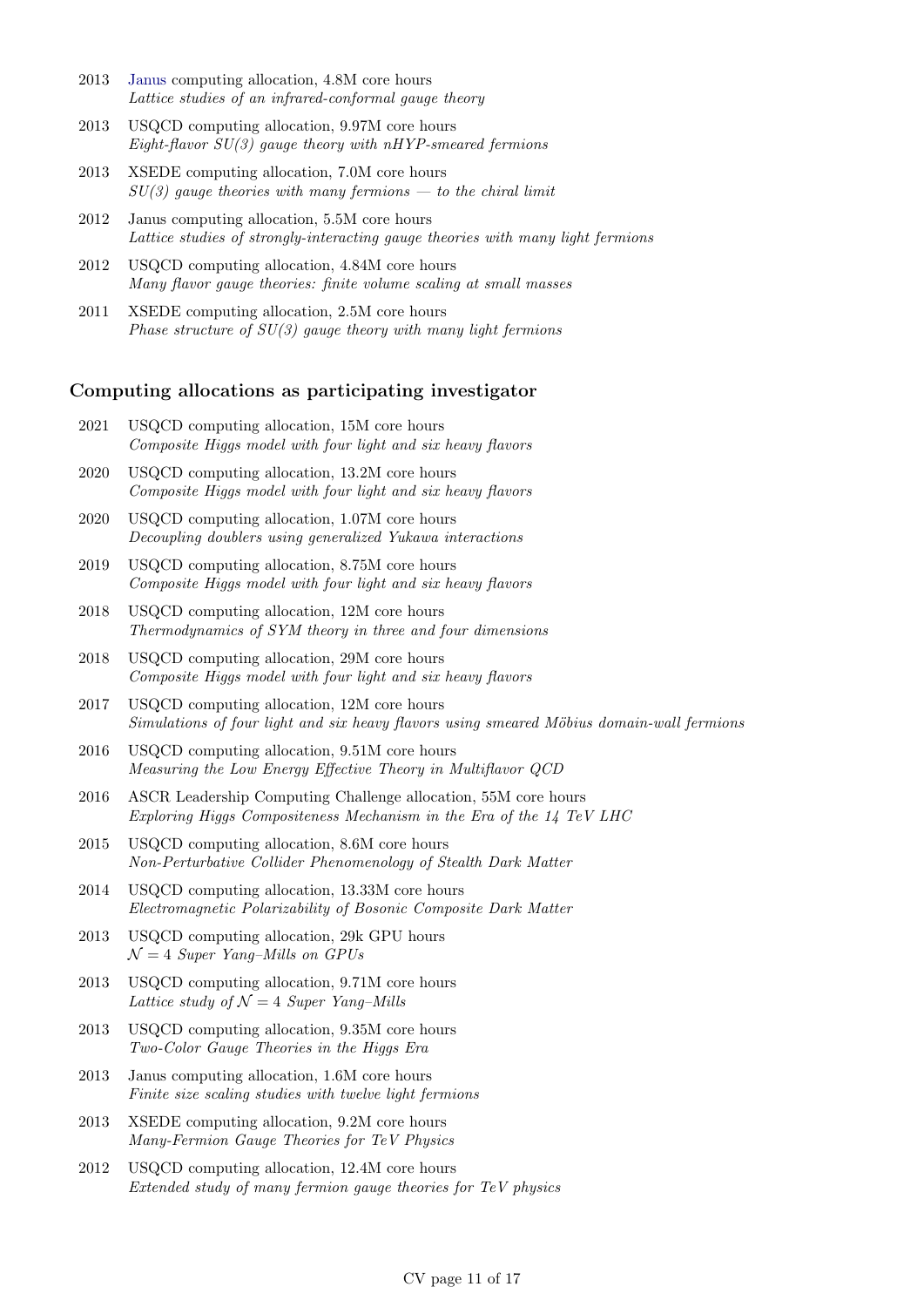- 2012 USQCD computing allocation, 86.3k GPU hours Disconnected contributions to nucleon form factors with chiral fermions
- 2011 USQCD computing allocation, 12.08M core hours Exploration of Many-Fermion Gauge Theories for TeV Physics
- 2010 USQCD computing allocation, 5M core hours Two-Color Gauge Theories for TeV Physics
- 2009 USQCD computing allocation, 580k core hours Strange quark contribution to nucleon form factors
- 2008 USQCD computing allocation, 488k core hours QCD Vacuum Polarization Contribution to the S Parameter and g-2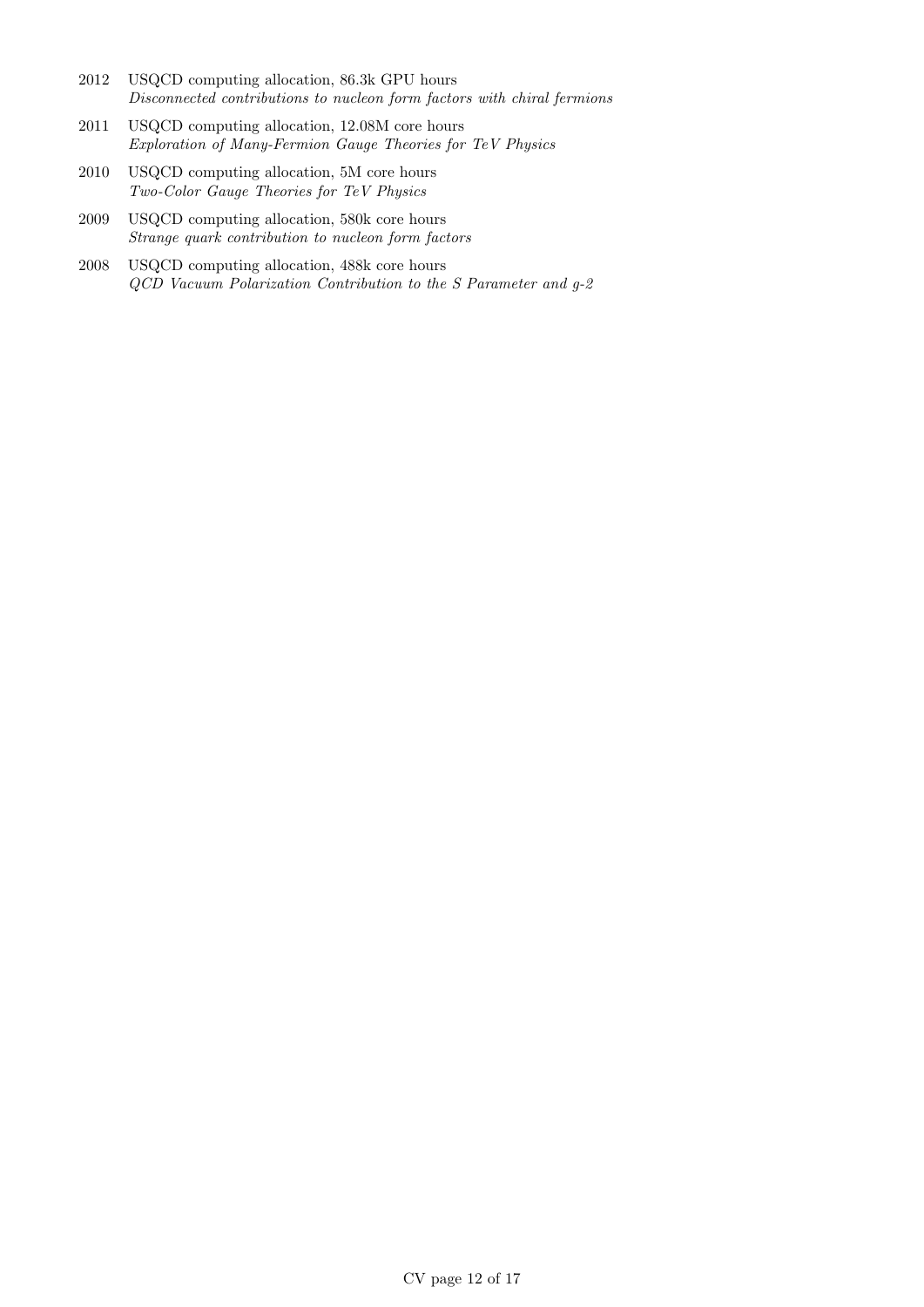## Presentations

## Invited talks

- 89. [Composite dark matter and the role of lattice field theory](http://www.davidschaich.net/talks/2111Dublin.pdf) Dublin Institute for Advanced Studies Theoretical Physics Seminar, 17 November 2021 [\[recording\]](https://www.youtube.com/watch?v=WdKbw142Oyg)
- 88. [Supersymmetric Yang–Mills theories on the lattice](http://www.davidschaich.net/talks/2110Imperial.pdf) Imperial College London String Seminar, 27 October 2021
- 87. [Lattice studies of supersymmetric Yang–Mills in 2+1 dimensions](http://www.davidschaich.net/talks/2107ECT.pdf) Workshop on Relativistic Fermions in Flatland, ECT\* Trento, 9 July 2021 [\[recording\]](https://www.youtube.com/watch?v=8ADzjGS2n8Q&t=2900s)
- 86. [Lattice strong dynamics for composite Higgs sectors](http://www.davidschaich.net/talks/2106Swansea.pdf) Swansea University Theory Seminar, 11 June 2021
- 85. [Broader applications of lattice field theory](http://www.davidschaich.net/talks/2103UKLFT.pdf) UK Lattice Field Theory Virtual Centre kick-off event, 24 March 2021
- 84. [Progress and prospects of lattice supersymmetry](http://www.davidschaich.net/talks/2101Bangalore.pdf) Program on Nonperturbative and Numerical Approaches to Quantum Gravity, String Theory and Holography, International Centre for Theoretical Sciences, Bangalore, 18 January 2021 [\[recording\]](https://www.youtube.com/watch?v=F11ubzWoHAc)
- 83. [Lattice studies of maximally supersymmetric Yang–Mills theories](http://www.davidschaich.net/talks/2001Perimeter.pdf) Perimeter Institute Quantum Fields & Strings Seminar, 10 January 2020
- 82. [Lattice field theory for composite dark matter](http://www.davidschaich.net/talks/1911Soton_DM.pdf) University of Southampton High Energy Theory Seminar, 29 November 2019
- 81. [Maximally supersymmetric Yang–Mills on the lattice](http://www.davidschaich.net/talks/1911Soton_susy.pdf) University of Southampton String Theory Seminar, 27 November 2019
- 80. [Supersymmetric lattice field theories: Classical simulations and quantum opportunities](http://www.davidschaich.net/talks/1906ECT.pdf) Workshop on High-energy Physics at Ultra-cold Temperatures, ECT\* Trento, 12 June 2019
- 79. [Lattice studies of maximally supersymmetric Yang–Mills theories](http://www.davidschaich.net/talks/1811Liverpool.pdf) University of Liverpool Theoretical Physics Seminar, 28 November 2018
- 78. [Maximally supersymmetric Yang–Mills on the lattice](http://www.davidschaich.net/talks/1811Swansea.pdf) Swansea University Theory Seminar, 23 November 2018
- 77. [Composite dark matter and the role of lattice field theory](http://www.davidschaich.net/talks/1811Stavanger.pdf) University of Stavanger Physics Seminar, 1 November 2018
- 76. Lattice  $\mathcal{N} = 4$  Supersymmetric Yang-Mills Workshop on Quantum Gravity meets Lattice QFT, ECT\* Trento, 5 September 2018
- 75. [Progress and prospects of lattice supersymmetry](http://www.davidschaich.net/talks/1807Lattice.pdf) 36th International Symposium on Lattice Field Theory, Michigan State University, 24 July 2018
- 74. [Physics Out Of The Box: The Impact of Lattice Field Theory](http://www.davidschaich.net/talks/1807Liverpool.pdf) University of Liverpool, 5 July 2018
- 73. [Lattice studies of maximally supersymmetric Yang–Mills theories](http://www.davidschaich.net/talks/1806CERN.pdf) CERN Lattice Seminar, 7 June 2018
- 72. [Physics Out Of The Box: Frontiers of Lattice Field Theory](http://www.davidschaich.net/talks/1803FIU.pdf) Florida International University Colloquium, 9 March 2018
- 71. Lattice  $\mathcal{N} = 4$  Supersymmetric Yang-Mills Program on Nonperturbative and Numerical Approaches to Quantum Gravity, String Theory and Holography, International Centre for Theoretical Sciences, Bangalore, 31 January 2018 [\[recording\]](https://www.youtube.com/watch?v=8M6AmatQLkk)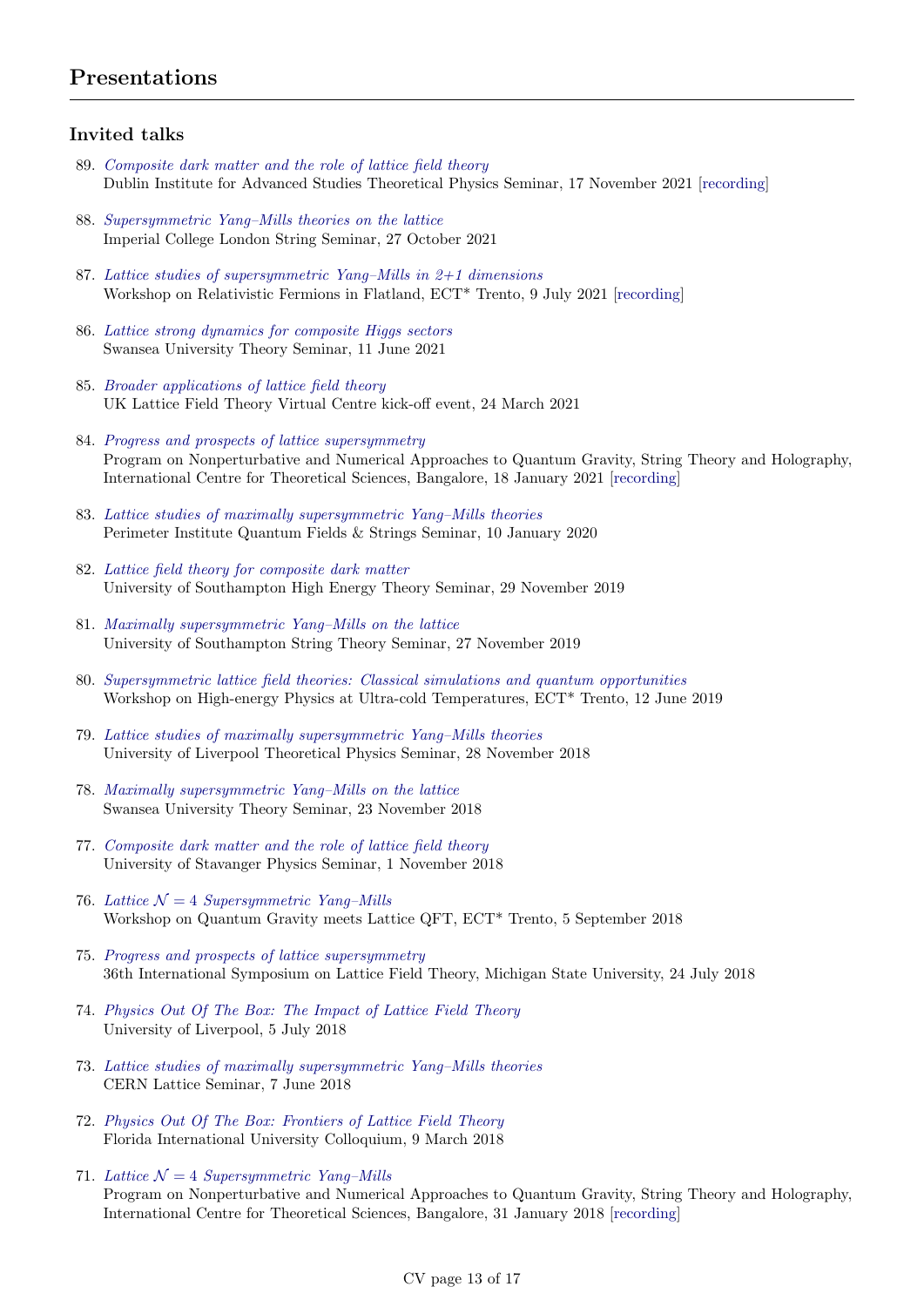- 70. [Maximally supersymmetric Yang–Mills on the lattice](http://www.davidschaich.net/talks/1801StonyBrook.pdf) Workshop on Continuum and Lattice Approaches to the IR Behavior of (Quasi-)Conformal Gauge Theories, Simons Center for Geometry and Physics, Stony Brook, 11 January 2018 [\[recording\]](http://scgp.stonybrook.edu/video_portal/video.php?id=3516)
- 69. [Lattice gauge theory at the electroweak scale](http://www.davidschaich.net/talks/1712Montpellier.pdf) Workshop on Strong Dynamics at the Electroweak Scale, University of Montpellier, 6 December 2017
- 68. [Lattice studies of maximally supersymmetric Yang–Mills theories](http://www.davidschaich.net/talks/1711Jena.pdf) Workshop on Strongly Interacting Field Theories, Friedrich Schiller University Jena, 25 November 2017
- 67. [Lattice gauge theory beyond the standard model](http://www.davidschaich.net/talks/1705Planck.pdf) 20th International Conference From the Planck Scale to the Electroweak Scale, Warsaw, 22 May 2017
- 66. [Maximally supersymmetric Yang–Mills on the lattice](http://www.davidschaich.net/talks/1611Edinburgh.pdf) University of Edinburgh Higgs Centre Particle Physics Theory Seminar, 23 November 2016
- 65. [Physics Out Of The Box: The impact of lattice gauge theory](http://www.davidschaich.net/talks/1604Glasgow.pdf) University of Glasgow, 18 April 2016
- 64. [Composite dark matter and the role of lattice field theory](http://www.davidschaich.net/talks/1602RPI.pdf) Rensselaer Polytechnic Institute Colloquium, 17 February 2016
- 63. [Maximally supersymmetric Yang–Mills on the lattice](http://www.davidschaich.net/talks/1512Jena.pdf) Friedrich Schiller University Jena Quantum Theory Seminar, 17 December 2015
- 62. [Electroweak Phenomenology and Lattice Strong Dynamics](http://www.davidschaich.net/talks/151123Humboldt.pdf) Humboldt / DESY Lattice Seminar, 23 November 2015
- 61.  $\mathcal{N}=4$  [supersymmetric Yang–Mills on a space-time lattice](http://www.davidschaich.net/talks/151118Humboldt.pdf) Humboldt University QFT / String Seminar, 18 November 2015
- 60. [Physics Out Of The Box: The impact of lattice gauge theory and advanced computing](http://www.davidschaich.net/talks/1511StonyBrook.pdf) Stony Brook University Nuclear Theory Seminar, 13 November 2015
- 59. [Physics Out Of The Box: The impact of lattice gauge theory and large-scale computing](http://www.davidschaich.net/talks/1511MSU.pdf) Michigan State University High Energy Physics Seminar, 3 November 2015
- 58. [Lattice Gauge Theory for N=4 Super Yang–Mills](http://www.davidschaich.net/talks/1509KITP.pdf) Lattice Gauge Theory for the LHC and Beyond, Kavli Institute for Theoretical Physics, Santa Barbara, 16 September 2015 [\[recording\]](http://online.kitp.ucsb.edu/online/latticeqcd15/schaich/)
- 57. [Lattice gauge theory for composite Higgs](http://www.davidschaich.net/talks/LGT4CH.pdf) 23rd International Conference on Supersymmetry and Unification of Fundamental Interactions, Lake Tahoe, CA, 28 August 2015
- 56. [Lattice supersymmetry in a nutshell](http://www.davidschaich.net/talks/Aspen15.pdf) Understanding Strongly Coupled Systems in High Energy and Condensed Matter Physics, Aspen Center for Physics, 28 May 2015
- 55. [Lattice for Supersymmetric Physics](http://www.davidschaich.net/talks/Livermore1504.pdf) Lattice for Beyond the Standard Model Physics, Lawrence Livermore National Laboratory, 24 April 2015
- 54. [Strong Dynamics and Lattice Gauge Theory: Going Beyond QCD](http://www.davidschaich.net/talks/Purdue1504.pdf) Purdue High Energy Theory Seminar, 7 April 2015
- 53. [Maximally supersymmetric Yang–Mills on the lattice](http://www.davidschaich.net/talks/SCGT15.pdf) Origin of Mass and Strong Coupling Gauge Theories, Kobayashi–Maskawa Institute, Nagoya University, 5 March 2015
- 52.  $\mathcal{N}=4$  [supersymmetric Yang–Mills on a space-time lattice](http://www.davidschaich.net/talks/Yale1502.pdf) Yale Particle Theory Seminar, 10 February 2015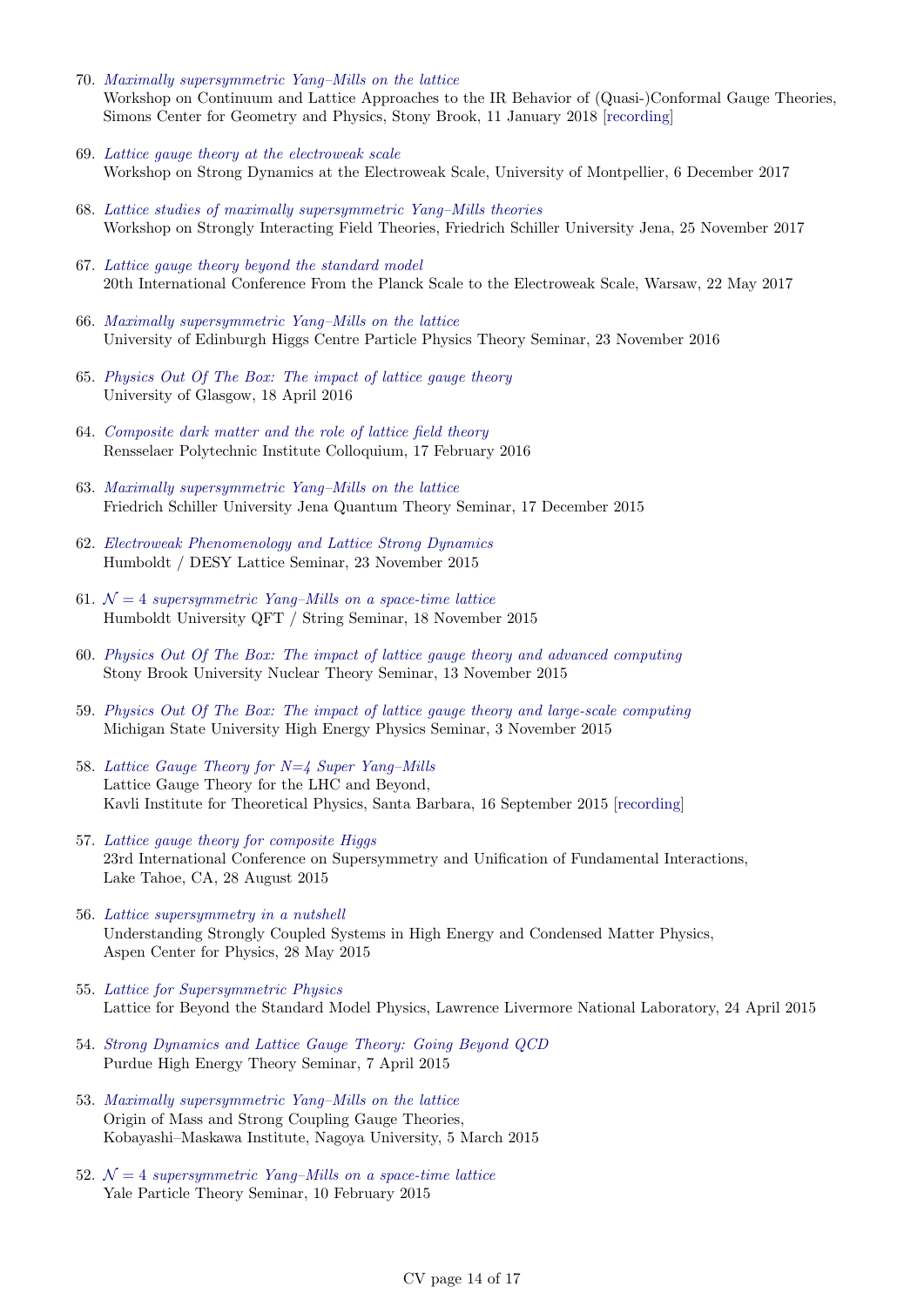- 51. [Status and prospects for supersymmetry on the lattice](http://www.davidschaich.net/talks/USQCD14.pdf) USQCD All Hands Meeting, Jefferson Lab, 19 April 2014
- 50. Fun with the S [parameter on the lattice](http://www.davidschaich.net/talks/Mass13.pdf) Origin of Mass 2013 Lattice BSM Workshop, CP<sup>3</sup> -Origins, Odense, Denmark, 7 August 2013
- 49. [Exploring a new lattice phase](http://www.davidschaich.net/talks/Aspen13.pdf) Lattice Gauge Theory in the LHC Era, Aspen Center for Physics, 31 May 2013
- 48. [Going Beyond QCD on the Lattice](http://www.davidschaich.net/talks/SU1304.pdf) Syracuse University High Energy Theory Seminar, 23 April 2013
- 47.  $SU(3)$  gauge theories with many massless fermions: methods and mysteries Lattice Meets Experiment: Beyond the Standard Model, University of Colorado, 27 October 2012
- 46. The S [Parameter on the Lattice](http://www.davidschaich.net/talks/LME2011.pdf) Lattice Meets Experiment: Beyond the Standard Model, Fermilab, 15 October 2011
- 45. [Lattice QCD and Beyond](http://www.davidschaich.net/talks/1104CCS.pdf) Boston University Center for Computational Science Seminar, 29 April 2011
- 44. [Electroweak Symmetry Breaking](http://www.davidschaich.net/talks/EWSB.pdf) Amherst College Colloquium, 1 October 2009

#### Contributed talks

- 43. [Thermal phase structure of dimensionally reduced super-Yang–Mills](http://www.davidschaich.net/talks/2107Lattice.pdf) 38th International Symposium on Lattice Field Theory, MIT, 29 July 2021 [\[recording\]](https://mit.hosted.panopto.com/Panopto/Pages/Viewer.aspx?id=64ee6f58-a5fb-4c8d-89d6-ad7401401fc2)
- 42. [Stealth dark matter and gravitational waves](http://www.davidschaich.net/talks/1906Lattice.pdf) 37th International Symposium on Lattice Field Theory, Wuhan, China, 19 June 2019
- 41. [Lower-dimensional lattice supersymmetry](http://www.davidschaich.net/talks/1803Bern.pdf) University of Bern AEC Institute for Theoretical Physics lunch seminar, 22 March 2018
- 40. [Phases of a strongly coupled four-fermion theory](http://www.davidschaich.net/talks/lattice17.pdf) 35th International Symposium on Lattice Field Theory, Granada, Spain, 22 June 2017
- 39. [Light scalar from lattice strong dynamics](http://www.davidschaich.net/talks/1702BadHonnef.pdf) 637th Wilhelm und Else Heraeus-Seminar "Understanding the LHC", Bad Honnef, Germany, 14 February 2017
- 38. [Lattice](http://www.davidschaich.net/talks/latticeN4_Bern.pdf)  $\mathcal{N} = 4$  SYM University of Bern AEC Institute for Theoretical Physics lunch seminar, 13 October 2016
- 37. [Latest results from lattice](http://www.davidschaich.net/talks/lattice16.pdf)  $\mathcal{N}=4$  super Yang–Mills 34th International Symposium on Lattice Field Theory, Southampton, England, 26 July 2016
- 36.  $\mathcal{N}=4$  [super Yang–Mills on a space-time lattice](http://www.davidschaich.net/talks/SUSY15.pdf) 23rd International Conference on Supersymmetry and Unification of Fundamental Interactions, Lake Tahoe, CA, 25 August 2015
- 35. [New results from lattice](http://www.davidschaich.net/talks/lattice15.pdf)  $\mathcal{N}=4$  super Yang–Mills 33rd International Symposium on Lattice Field Theory, Kobe, Japan, 18 July 2015
- 34. [Results from lattice studies of maximally supersymmetric Yang–Mills](http://www.davidschaich.net/talks/lattice14.pdf) 32nd International Symposium on Lattice Field Theory, Columbia University, 25 June 2014
- 33. [Composite dark matter on the lattice: the effective Higgs interaction](http://www.davidschaich.net/talks/LSD_SU4_1403.pdf) Syracuse University High Energy Theory Seminar, 24 March 2014
- 32. [From Lattice Strong Dynamics to Electroweak Phenomenology](http://www.davidschaich.net/talks/LSD_EFT13.pdf) Syracuse University High Energy Theory Seminar, 4 November 2013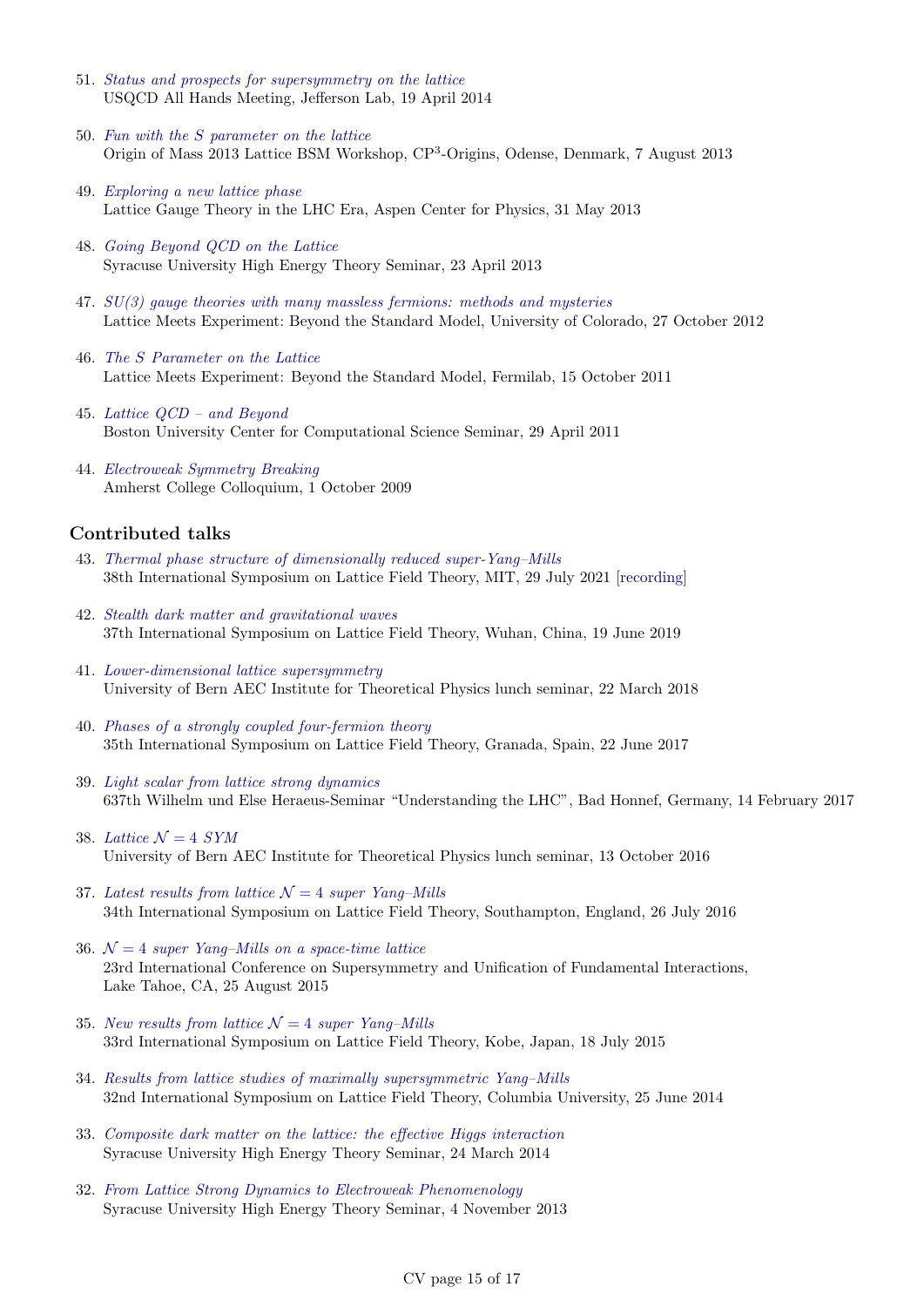- 31. [Eight light flavors on large lattice volumes](http://www.davidschaich.net/talks/lattice13.pdf) 31st International Symposium on Lattice Field Theory, Mainz, Germany, 29 July 2013
- 30. [Lattice calculation of composite dark matter form factors](http://www.davidschaich.net/talks/April13.pdf) APS April Meeting, Denver, 13 April 2013
- 29.  $(g-2)_{\mu}$  [FAQ](http://www.davidschaich.net/talks/g-2_1209.pdf) University of Colorado, 20 September 2012
- 28. [Bulk and finite-temperature transitions in SU\(3\) gauge theories with many light fermions](http://www.davidschaich.net/talks/lattice12.pdf) 30th International Symposium on Lattice Field Theory, Cairns, Australia, 25 June 2012
- 27. [Lattice Strong Dynamics: Turning it up to ten](http://www.davidschaich.net/talks/LSD10f_1204.pdf) University of Colorado, 19 April 2012
- 26. Novel phase in  $SU(3)$  lattice gauge theories with many light fermions APS April Meeting, Atlanta, 1 April 2012
- 25. [Lattice Strong Dynamics for the LHC](http://www.davidschaich.net/talks/SCGT12Mini.pdf) Conformality in Strong Coupling Gauge Theories at LHC and Lattice, Kobayashi–Maskawa Institute, Nagoya University, 20 March 2012
- 24. [Lattice Strong Dynamics for the LHC: WW Scattering Parameters via Pseudoscalar Phase Shifts](http://www.davidschaich.net/talks/1202WW.pdf) University of Colorado, 9 February 2012
- 23. S [parameter and parity doubling below the conformal window](http://www.davidschaich.net/talks/Lattice11.pdf) 29th International Symposium on Lattice Field Theory, Lake Tahoe, CA, 12 July 2011
- 22. Measuring the S [Parameter on the Lattice](http://www.davidschaich.net/talks/defense.pdf) Boston University, 12 May 2011
- 21. Monte Carlo Renormalization Group MIT Lattice Club, 30 March 2011
- 20. [Exploring the Origin of Mass with High-Performance Computing](http://www.davidschaich.net/talks/BUseminar.pdf) Boston University, 10 December 2010
- 19. [Lattice Strong Dynamics for Electroweak Symmetry Breaking](http://www.davidschaich.net/talks/1010MIT.pdf) MIT Lattice Club, 20 October 2010
- 18. [Flavor dependence of the](http://www.davidschaich.net/talks/Lattice10.pdf)  $S$  parameter in  $SU(3)$  gauge theory XXVIII International Symposium on Lattice Field Theory, Villasimius, Italy, 17 June 2010
- 17. [Exploring Electroweak Symmetry Breaking on the Lattice](http://www.davidschaich.net/talks/EWSB_lattice.pdf) Boston University, 13 October 2009
- 16. [Technicolor at the LHC](http://www.davidschaich.net/talks/TC_LHC.pdf) Boston University LHC Physics Symposium, 30 April 2009
- 15. [Lattice Simulations of Nonperturbative Quantum Field Theories](http://www.davidschaich.net/talks/thesisDefense.pdf) Amherst College, 2 May 2006
- 14. [Life on the Lattice: Markov Chain Monte Carlo and all that](http://www.davidschaich.net/talks/thesisTalk.pdf) Amherst College, 29 November 2005
- 13. [Top Quark Physics at the LHC](http://www.davidschaich.net/talks/topMass.pdf) Five-College Physics Symposium, University of Massachusetts, 1 October 2005

#### Public engagement

12. [The Dark Side of the Universe](http://www.davidschaich.net/talks/1908Ignite.pdf) Ignite Liverpool, 19 August 2019 [\[recording\]](https://www.youtube.com/watch?v=KKOI831sB8U)